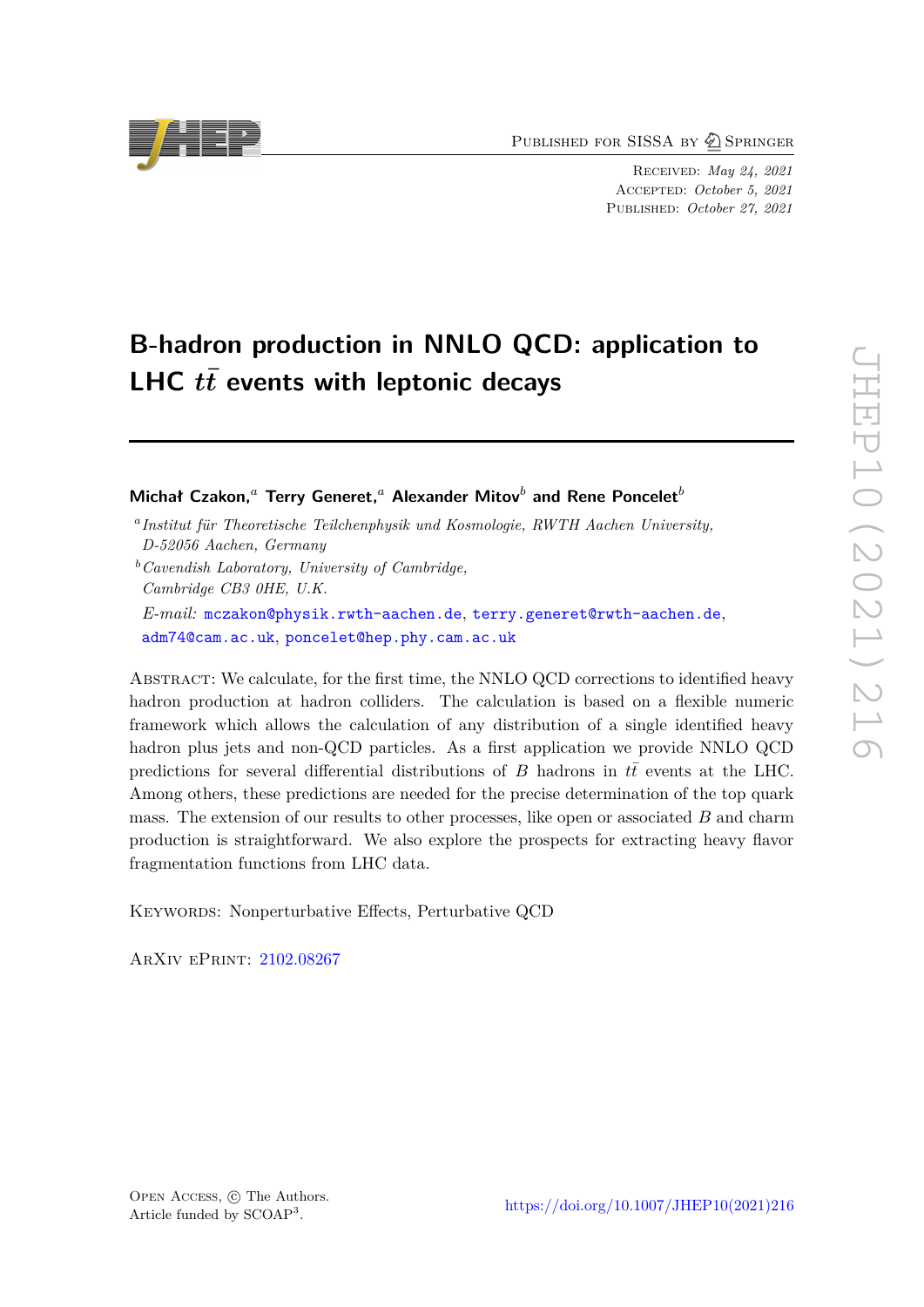## **Contents**

|          | 1 Introduction                                                                                            | $\mathbf{1}$        |  |  |  |
|----------|-----------------------------------------------------------------------------------------------------------|---------------------|--|--|--|
| $\bf{2}$ | Fragmentation: the general framework                                                                      | 3                   |  |  |  |
| 3        | Computational approach                                                                                    |                     |  |  |  |
| 4        | Perturbative and non-perturbative fragmentation functions for heavy fla-<br>vor fragmentation             | 9                   |  |  |  |
| 5        | Applications                                                                                              | 10                  |  |  |  |
|          | b-fragmentation in top-quark decay<br>5.1                                                                 | 10                  |  |  |  |
|          | b-fragmentation in top-quark pair-production and decay at the LHC<br>5.2                                  | 12                  |  |  |  |
|          | Extraction of B-hadron FFs from $t\bar{t}$ events<br>5.3                                                  | 16                  |  |  |  |
| 6        | Conclusions                                                                                               | 19                  |  |  |  |
|          | A Structure of the cross section for $t\bar{t}$ production and top-quark decay<br>including fragmentation | $\overline{21}$     |  |  |  |
|          | B Collinear counterterms for processes involving fragmentation                                            | $\overline{\bf 22}$ |  |  |  |
|          | C Checks on our computational setup                                                                       | 23                  |  |  |  |
|          | C.1 b-fragmentation in $e^+e^-$ collisions                                                                | 23                  |  |  |  |
|          | C.2 Sum rules in top decay                                                                                | 24                  |  |  |  |

## <span id="page-1-0"></span>**1 Introduction**

The production of heavy flavors, like bottom and charm, is a cornerstone high-energy collider process. It offers a wealth of information about the Standard Model and represents an excellent tool for probing the QCD dynamics. Heavy flavor production has been extensively studied at past and present high-energy lepton and/or hadron colliders as well as in nuclear collisions where heavy flavors are a prominent probe of the underlying nuclear dynamics.

Heavy flavors are copiously produced at the LHC. Indeed, the  $b\bar{b}$  and  $c\bar{c}$  cross sections are among the largest at this collider. Such large production rates enable detailed and very precise measurements in wide kinematic ranges. The theoretical description of these processes, currently known at next-to leading order (NLO) in QCD across the full kinematic range, is lagging in precision behind the experimental needs. For improving the precision of theory predictions the inclusion of the NNLO QCD corrections is mandatory.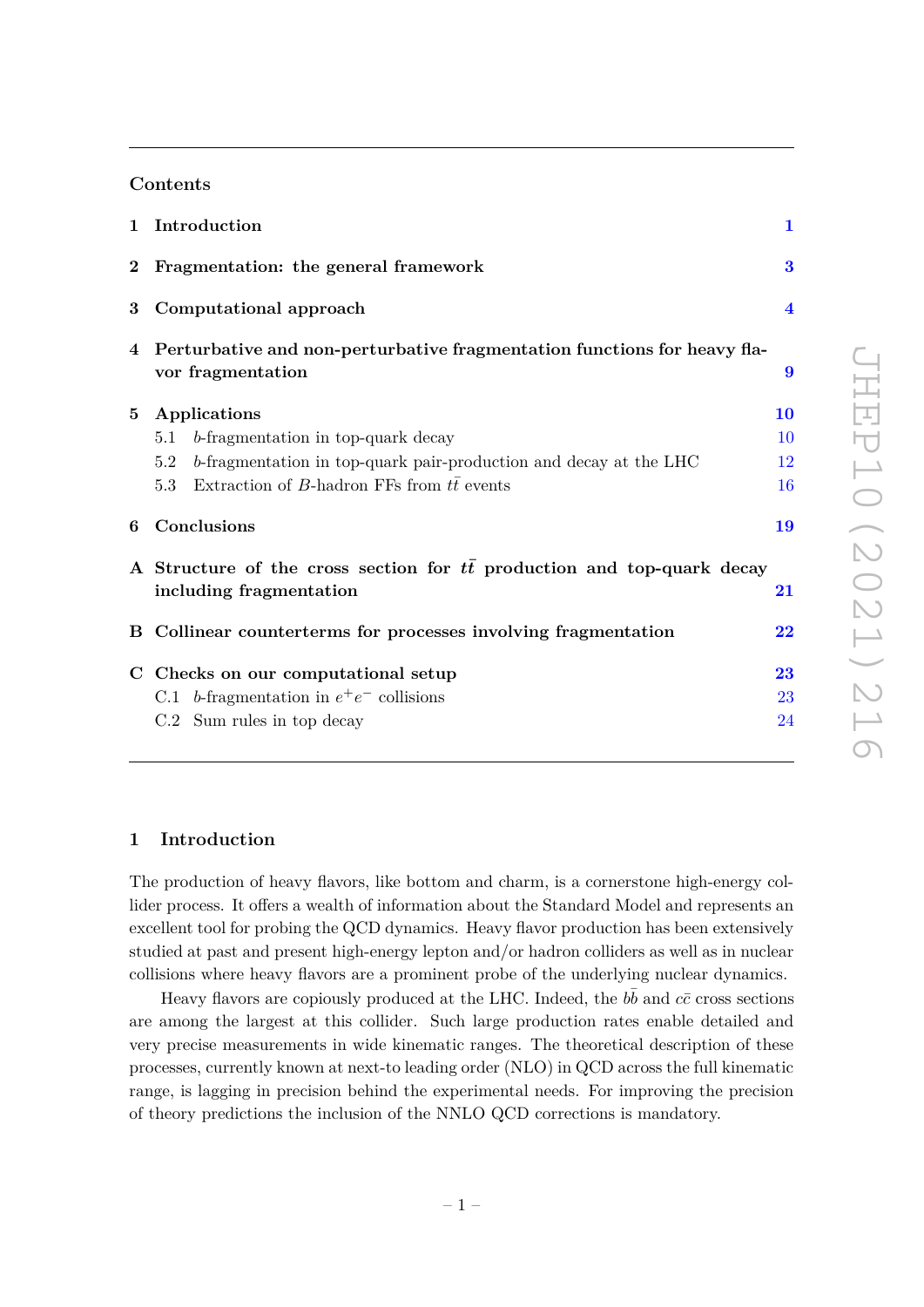When discussing the production of a heavy flavor of mass *m* at a hadron collider, it is instructive to distinguish two kinematic regimes: the low  $p_T$  regime where  $p_T \sim m$  and the high  $p_T$  one where  $p_T \gg m$ . The low  $p_T$  production of a heavy flavor can be described in fixed order perturbation theory as an expansion in powers of the strong coupling constant evaluated at the scale  $m$ , i.e.  $\alpha_s(m)$ , and including the full dependence of the heavy quark mass *m*. For bottom, and especially charm, this expansion converges slowly since  $\alpha_s(m)$  is not much smaller than unity. This expectation was confirmed by the recent fully-differential NNLO QCD calculation of  $b\bar{b}$  production at the quark level [\[1\]](#page-25-0). Such behavior is to be contrasted with *tt* production which is very similar technically but the smallness of  $\alpha_s(m_t)$ leads to a well-converging perturbative expansion [\[2,](#page-25-1) [3\]](#page-25-2) through NNLO in QCD.

The description of heavy flavor production at high *p<sup>T</sup>* involves a different set of challenges. Fixed order perturbation theory is no longer adequate there since large quasicollinear logarithms  $\log(p_T/m)$  appear to all orders in perturbation theory and need to be resummed. The resummation of these logs can be consistently carried out in the so-called perturbative fragmentation function (PFF) formalism [\[4\]](#page-25-3). Unlike the low  $p_T$  case, a calculation of heavy flavor production at high  $p<sub>T</sub>$  is performed with a massless heavy quark since in the high-energy limit all terms that are power suppressed with *m* are negligible while the mass-independent terms as well as the logarithmically enhanced ones are automatically accounted for by the PFF formalism. The current state of the art is NLO with next to leading logarithmic (NLL) accuracy. The goal of the present paper is to extend, for the first time, this description at hadron colliders to NNLO in QCD.

A generic application to heavy flavor production that is valid in all kinematic regimes would require the merging of the low  $p_T$  and high  $p_T$  descriptions mentioned above. This has been achieved at NLO in QCD within the so called FONLL approach [\[5\]](#page-25-4). Some of the recent hadron collider applications include refs. [\[6,](#page-25-5) [7\]](#page-25-6). Its generalization to NNLO goes beyond the scope of this paper.

As a first application of this formalism at NNLO in QCD we compute several *B*-hadron differential distributions in top quark pair production and decay at the LHC  $pp \to t\bar{t}+X \to$ *B* + *X*. The reason for choosing this process is twofold: first, *B*-production is central to top quark physics and *B*-hadron related observables are a great tool for precise top quark mass determination at hadron colliders. Second, in  $t\bar{t}$  events the top quark mass provides a natural large hard scale such that for almost all distributions of interest the power suppressed effects  $\sim (m_b)^n$  are negligible. This makes this process an ideal application for the massless *b* quark PFF formalism used in this work. *B*-hadron production in other processes, like open *B* production at high  $p<sub>T</sub>$ , would be a straightforward extension of the current work and we hope to report on it in future publications.

This work is organized as follows: in section [2](#page-3-0) we discuss the general features of the formalism for calculations with an identified hadron. In section [3](#page-4-0) we explain our calculational framework. In section [4](#page-9-0) we introduce the *B* fragmentation functions used in this work. Section [5](#page-10-0) is devoted to phenomenological LHC applications. We study in detail *B*-hadron distributions in top quark decay and in *tt* production and decay. We also propose an observable which we find suitable for extracting *B*-hadron fragmentation functions from LHC data. Several appendices contain additional results. In appendix [A](#page-21-0) we give the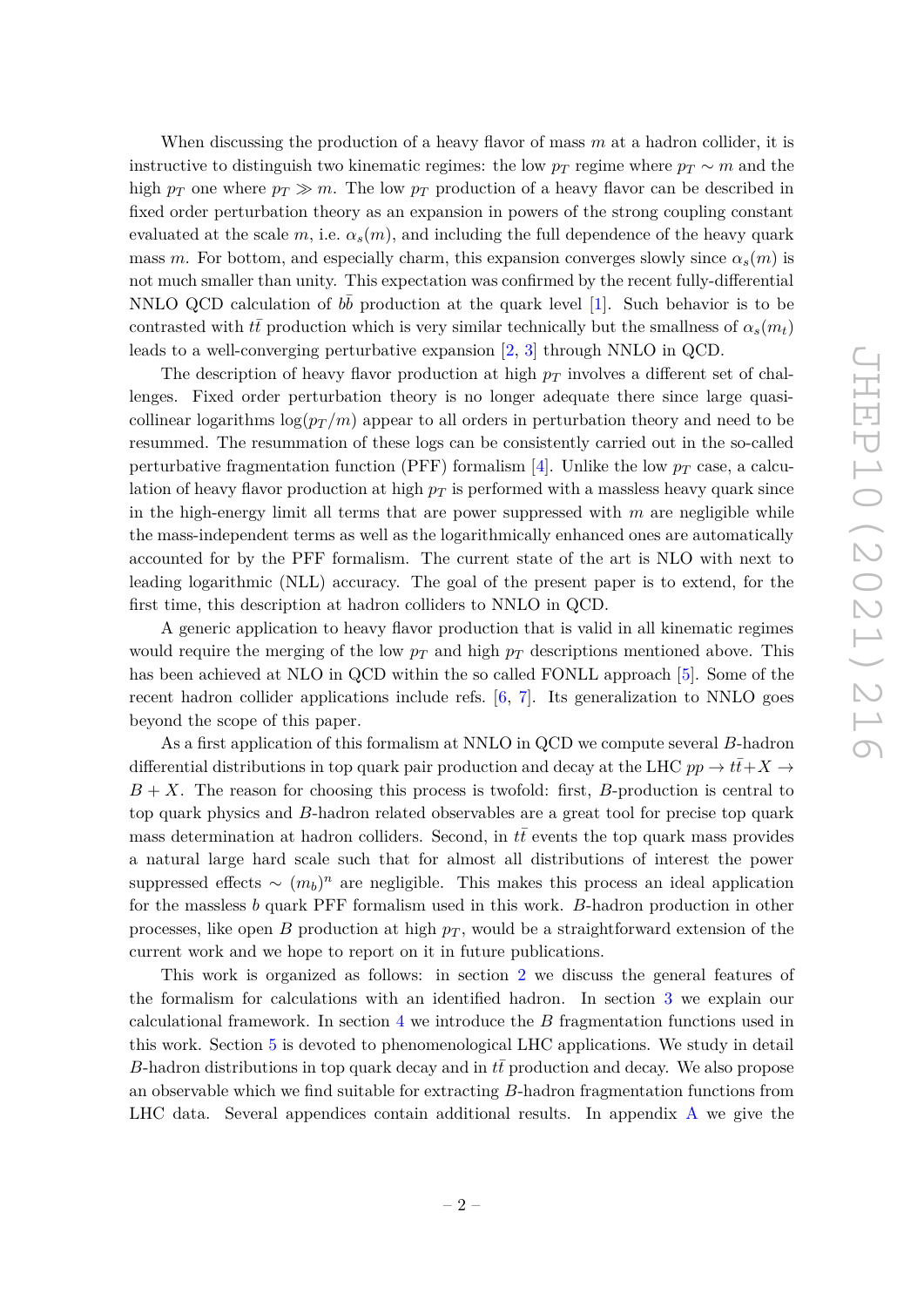structure of the NNLO cross section for the process  $pp \to t\bar{t} + X \to B + X$  $pp \to t\bar{t} + X \to B + X$  $pp \to t\bar{t} + X \to B + X$ . In appendix B we give in explicit form the general expressions for the collinear counterterms needed for any NNLO hadron collider process with fragmentation. Appendices [C.1](#page-23-1) and [C.2](#page-24-0) present two highly non-trivial checks of our calculational setup: the calculation of *B* production in  $e^+e^-$  collisions which is compared to the exact analytic result and the fulfillment of sum rules in top quark decay.

#### <span id="page-3-0"></span>**2 Fragmentation: the general framework**

A typical calculation in perturbative QCD involves final states with QCD partons, which are clustered into jets, and colourless particles such as leptons. By clustering particles into jets, information is lost about the properties of the individual particles. On the experimental side, it also introduces jet energy scale uncertainties, which can dominate the total uncertainty on jet-based observables (see e.g. ref. [\[8\]](#page-26-0)), but are largely absent when instead measuring a single hadron's momentum (e.g. ref. [\[9\]](#page-26-1)). As an alternative to this usual approach of jet-based observables, it therefore seems appealing to instead consider observables involving the momentum of a single hadron, *h*.

Perturbation theory alone cannot describe non-perturbative phenomena like the transition from partons to hadrons, called fragmentation. The solution is to factorise the non-perturbative aspects into fragmentation functions [\[10\]](#page-26-2) in analogy to how parton distribution functions are introduced to describe transitions from hadrons to partons in the initial state. The fragmentation functions depend on the hadron *h* but are otherwise universal and can thus be extracted from experimental data.

The theoretical description of the production of an identified hadron proceeds as follows. Standard tools and techniques are used to describe the production of on-shell partons. The partonic calculation is then extended by fragmenting the final-state partons, one at a time, into the observed hadron *h* which has a well-defined momentum  $p_h$ . In practice, fragmentation corresponds to multiplying the fragmenting parton's momentum with a momentum fraction between 0 and 1, and then integrating the partonic cross section over it with a weight given by the corresponding fragmentation function. This procedure is equivalent to convolving the differential partonic cross sections with fragmentation functions:

<span id="page-3-2"></span>
$$
\frac{d\sigma_h}{dE_h}(E_h) = \sum_i \left( D_{i \to h} \otimes \frac{d\sigma_i}{dE_i} \right) (E_h) \equiv \sum_i \int_0^1 \frac{dx}{x} D_{i \to h}(x) \frac{d\sigma_i}{dE_i} \left( \frac{E_h}{x} \right), \tag{2.1}
$$

where the summation over *i* is over all partons in the final state.  $D_{i\to h}$  is the fragmentation function for the transition  $i \to h$ . Although the hadron's energy  $E_h$  is used as an example here, any observable linear in the hadron's momentum can be utilized.

The kinematics of the collinear fragmentation process can be represented as follows

<span id="page-3-1"></span>
$$
i(p_i) \to h(p_h) + X(p_i - p_h) , \quad p_h^{\mu} = x p_i^{\mu} , \quad x \in [0, 1] ,
$$
 (2.2)

where the momenta of particles have been indicated in brackets and *X* represents the particles produced in the fragmentation process which are not explicitly described by the fragmentation function, i.e. all particles in the jet initiated by *i* other than the observed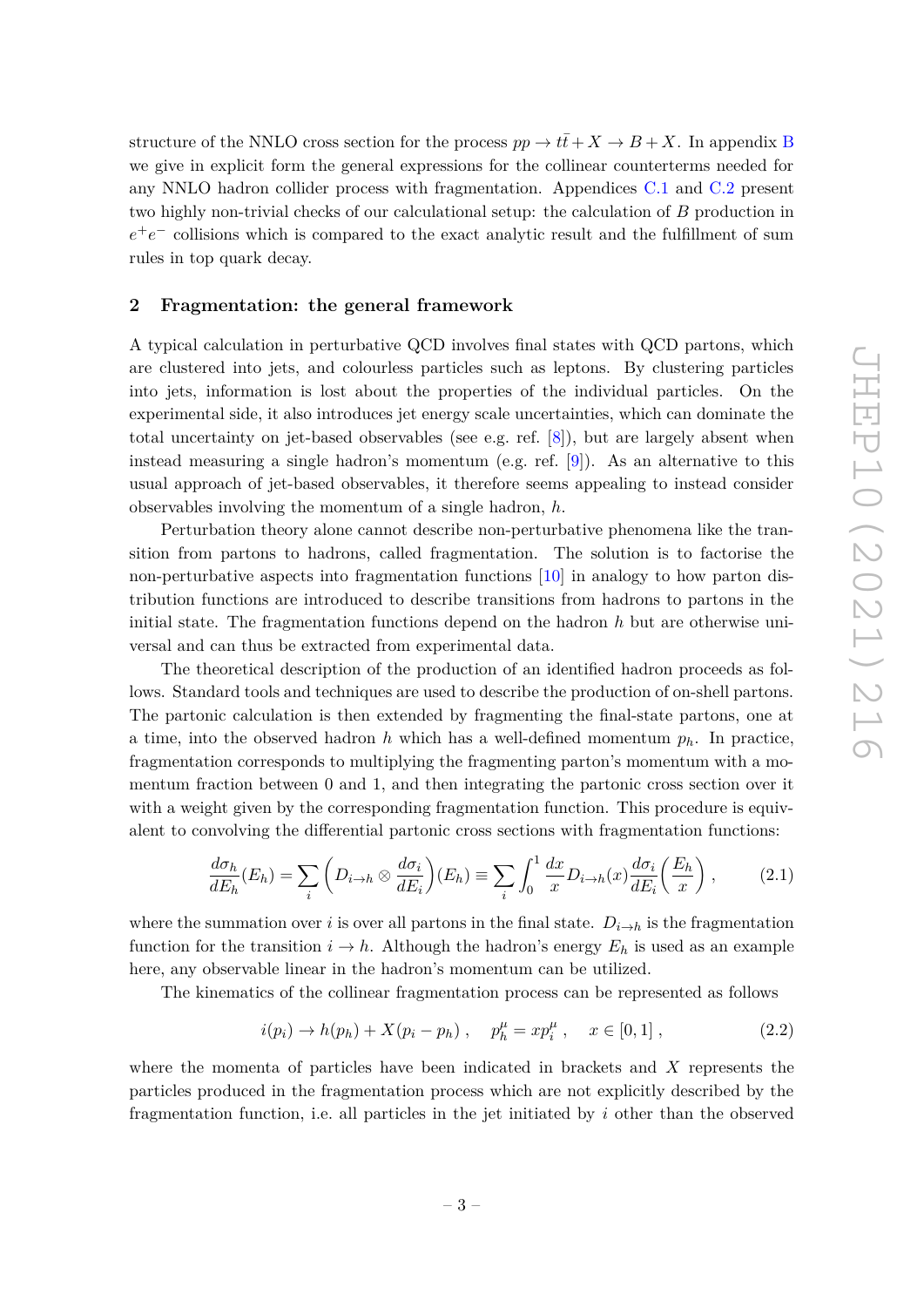hadron *h*. Essentially, this means that one relates the hadron's momentum to that of a single parton, the latter being an infrared-unsafe quantity.

As the above discussion indicates, the partonic cross section for producing a parton *i* is infrared unsafe and therefore contains uncancelled divergences. These are collinear divergences which factorise into lower-order contributions to the cross section and processindependent splitting functions. Because of this general and process-independent structure, it is possible to absorb the uncancelled divergences into the fragmentation functions via collinear renormalisation [\[11\]](#page-26-3):

<span id="page-4-1"></span>
$$
D_{i \to h}^{\text{bare}}(x) = \sum_{j} (\hat{\Gamma}_{ij} \otimes D_{i \to h})(x) , \qquad (2.3)
$$

where the sum is over all partons. The collinear counterterms  $\hat{\Gamma}_{ij}$  are functions of *x* and can be specified, not uniquely, within perturbation theory. In practice a choice is made about the finite terms contained in these counterterms. Such a choice implies that the IR renormalized coefficient and fragmentation functions,  $d\sigma_i$  and  $D_{i\to h}$ , are individually scheme dependent however their convolution  $d\sigma_h$  is not, as one may expect from an observable. As for parton distribution functions, it is standard practice to define the counterterms  $\hat{\Gamma}_{ij}$ in the  $\overline{\text{MS}}$  scheme.

The collinear renormalisation eq. [\(2.3\)](#page-4-1) introduces scale dependence into the renormalised fragmentation functions, which is described by the (time-like) Dokshitzer-Gribov-Lipatov-Altarelli-Parisi (DGLAP) evolution equations [\[12–](#page-26-4)[14\]](#page-26-5):

<span id="page-4-2"></span>
$$
\mu_{Fr}^2 \frac{dD_{i\to h}}{d\mu_{Fr}^2}(x,\mu_{Fr}) = \sum_j \left(P_{ij}^T \otimes D_{j\to h}\right)(x,\mu_{Fr})\,,\tag{2.4}
$$

where  $P_{ij}^{\mathrm{T}}$  are the time-like splitting functions, known through NNLO [\[15](#page-26-6)[–17\]](#page-26-7), and  $\mu_{Fr}$  is the fragmentation factorisation scale, or simply the fragmentation scale. Because fragmentation functions are extracted from experiment at a certain scale, it is necessary to relate fragmentation functions evaluated at two different scales. This is achieved by solving the DGLAP equations eq.  $(2.4)$ . The initial conditions necessary for fully specifying the solution are discussed in section [4.](#page-9-0) The solution of the DGLAP equation has the additional benefit that any large logarithms of the ratio of two scales are resummed with a logarithmic accuracy given by the order of the splitting functions used.

## <span id="page-4-0"></span>**3 Computational approach**

Fixed order calculations are typically performed using a subtraction scheme. The purpose of a subtraction scheme is to ensure that in any singular limit of the kinematics, the singularities of physical cross sections are matched by those of the relevant subtraction terms and that in those limits, the corresponding final states are indistinguishable. These are the requirements for the numerical integrability of the cross section. If the singular behaviour of the cross section is not matched by its subtraction terms, then a numerically non-integrable singularity remains. If the singular behaviours of the contributions match, but the kinematics are distinct, then the fully inclusive cross section is numerically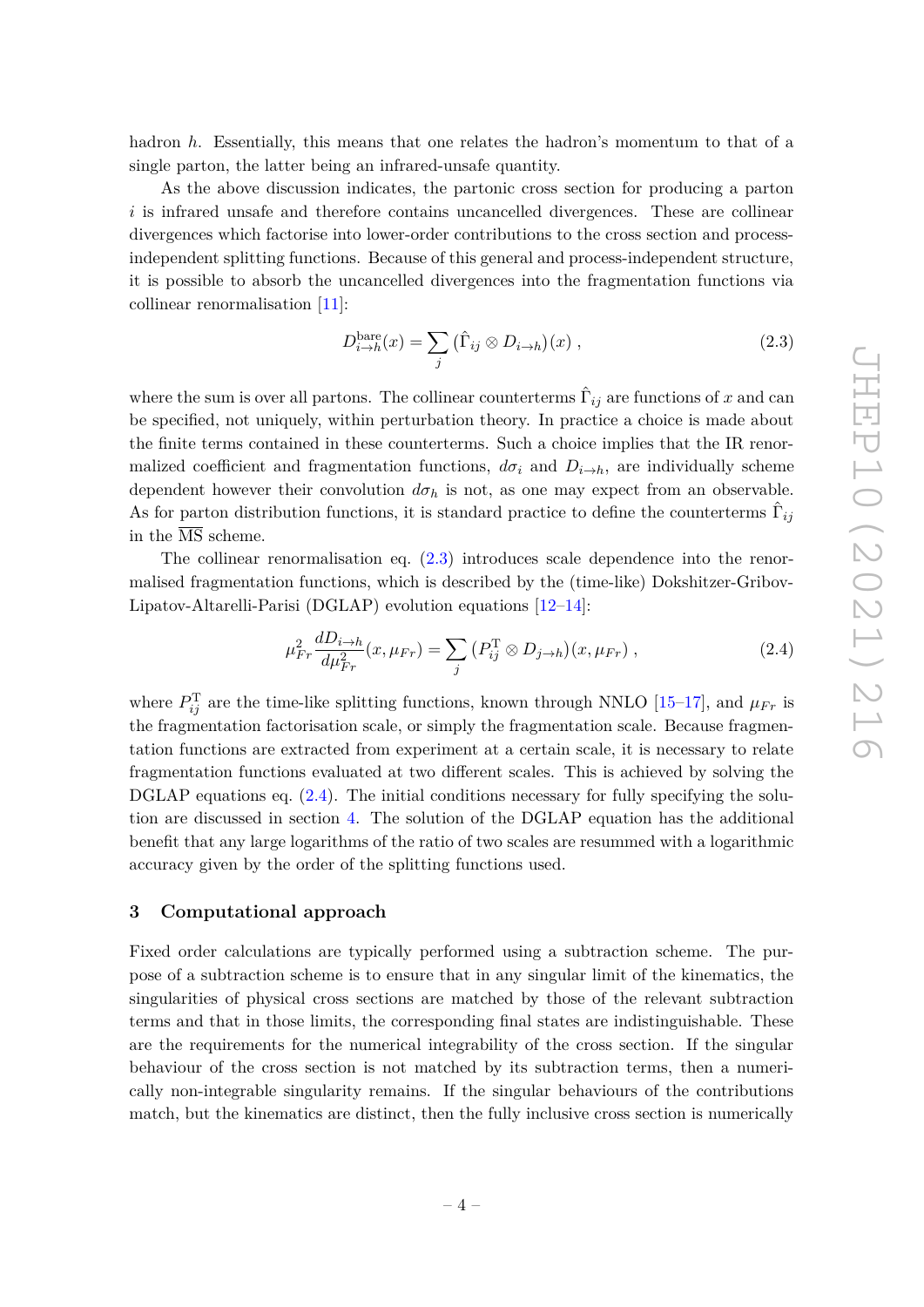integrable, but differential and fiducial cross sections may not be. Schematically, a cross section differential in some observable *O* can be written as

<span id="page-5-0"></span>
$$
\frac{d\sigma}{dO} = \sum_{n} \int_{n} d\sigma_{n}(\{y_{i}\}_{n}) \delta(O(\{y_{i}\}_{n}) - O)
$$
  
\n
$$
= \sum_{n} \int_{n} \left( d\sigma_{n} \delta(O(\{y_{i}\}_{n}) - O) - \sum_{m} d\sigma_{n}^{m} \delta(O^{m}(\{y_{i}\}_{n}) - O) + \sum_{m} d\sigma_{n}^{m} \delta(O^{m}(\{y_{i}\}_{n}) - O) \right),
$$
\n(3.1)

where *n* denotes the number of final-state particles,  $d\sigma_n$  is the fully differential *n*-particle cross section,  $\{y_i\}_n$  is the set of *n*-particle phase space parameters to be integrated over, e.g. the set of momentum components of the particles,  $d\sigma_n^m$  is a subtraction term, the integral  $\int_n$  is over the full *n*-particle phase space and the dependence of  $d\sigma_n$  and  $d\sigma_n^m$  on  $\{y_i\}_n$  has been omitted on the second and third lines for brevity. As usual, the intent is to integrate the combination of terms on the second line fully numerically, while the integration over the singular behaviour of the terms on the third line is performed analytically.

Due to conceptual differences, a subtraction scheme has to be modified with respect to the case without fragmentation in order to perform calculations involving fragmentation. Such modifications have been made to the sector-improved residue subtraction scheme [\[18–](#page-26-8) [21\]](#page-26-9) and its implementation in the Stripper library, enabling the calculations presented here. The additional complications due to fragmentation have been discussed in the past in the context of NLO subtraction schemes, see e.g. ref. [\[22\]](#page-26-10), and no further complications are introduced beyond NLO. Nonetheless, the required modifications will also be discussed here for consistency and completeness. All of the necessary changes can be identified by considering which additional requirements fragmentation effectively puts on the calculation. Writing the fragmentation equivalent of eq.  $(3.1)$ , these requirements become apparent:

<span id="page-5-1"></span>
$$
\frac{d\sigma}{dO} = \sum_{n} \int_{0}^{1} dx \int_{n} d\sigma_{n}(\{y_{i}\}_{n}) D(x) \delta(O(\{y_{i}\}_{n}, x) - O)
$$
  
\n
$$
= \sum_{n} \int_{0}^{1} dx \int_{n} \left( d\sigma_{n}(\{y_{i}\}_{n}) D(x) \delta(O(\{y_{i}\}_{n}, x) - O) - \sum_{m} d\sigma_{n}^{m}(\{y_{i}\}_{n}) D(\tilde{x}^{m}(\{y_{i}\}_{n}, x)) \delta(O^{m}(\{y_{i}\}_{n}, x) - O) + \sum_{m} d\sigma_{n}^{m}(\{y_{i}\}_{n}) D(\tilde{x}^{m}(\{y_{i}\}_{n}, x)) \delta(O^{m}(\{y_{i}\}_{n}, x) - O) \right), \quad (3.2)
$$

where for simplicity a single fragmentation function contributes. A realistic cross section would simply be a sum over such contributions. The functions  $\tilde{x}^m$  will be discussed later. The two differences with respect to eq.  $(3.1)$  are multiplication by the fragmentation function and the dependence of the observable on the momentum fraction *x*. For subtraction terms, the dependence of the observable on the phase space parameters changes as well and this point will be discussed first.

In typical calculations without fragmentation, all partons are clustered into jets and all observables depend only on the kinematics of the partons indirectly through the kinematics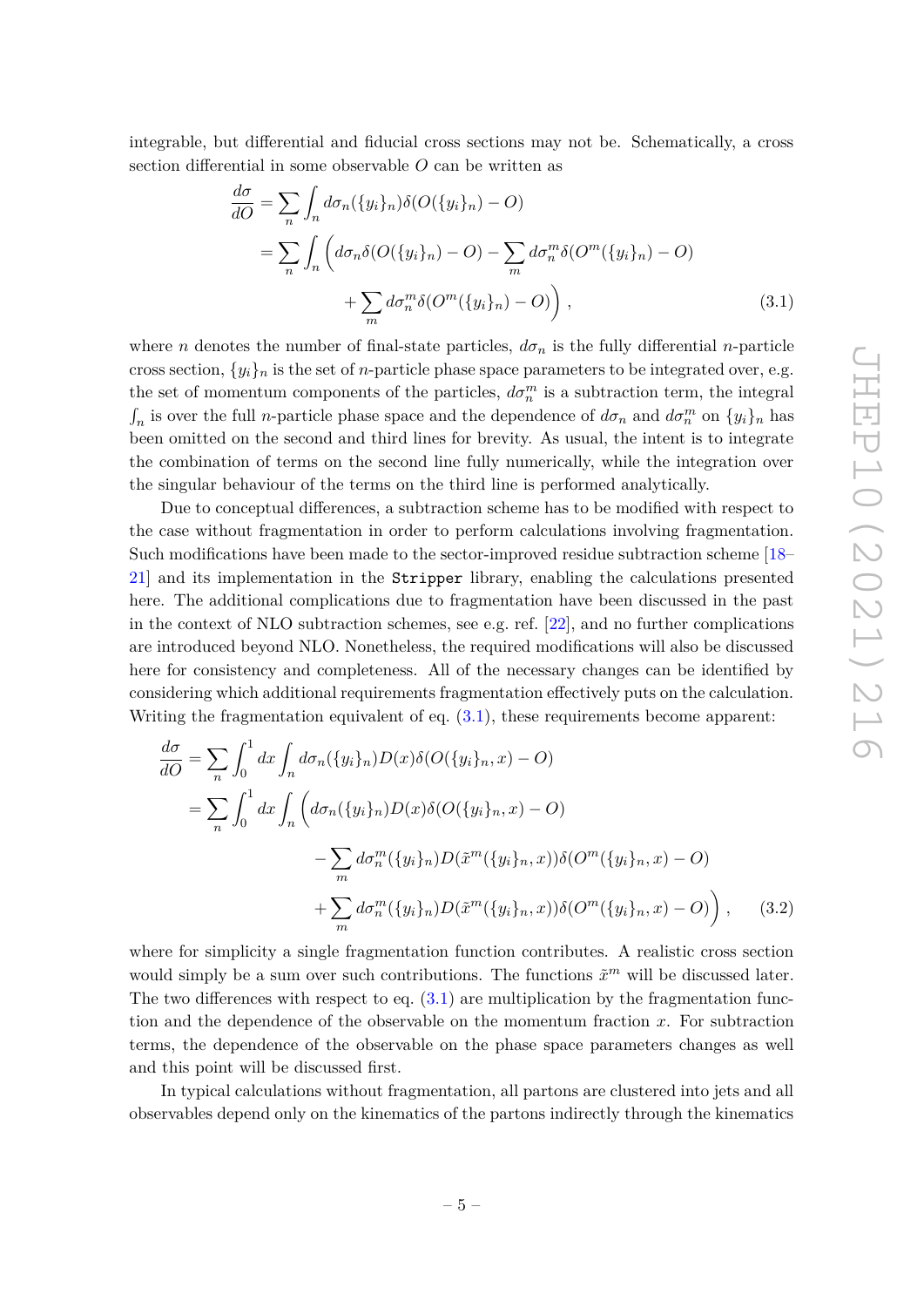

<span id="page-6-0"></span>**Figure 1**. Observable kinematics in a collinear limit. When the partons *i* and *j* become collinear, the jets they initiate become indistinguishable from a jet initiated by a single particle carrying the sum of their momenta (blue shaded regions). If a single hadron *h* is identified in the final state (red), then the fraction of the fragmenting particle's momentum carried by *h* is smaller for the combination of *i* and *j* than for *i*, since the momentum  $p_h$  does not change.

of jets. For a collinear limit, this means the relative magnitude of the momenta of the collinear partons is irrelevant, as only their sum enters the observable. Because of this, it is sufficient for the kinematics of the subtraction term to correspond to the exact collinear configuration, replacing the collinear partons by a single parton carrying the appropriate combination of their conserved quantities, such as flavour and momentum, as illustrated in figure [1.](#page-6-0) If one of the collinear partons fragments, then the magnitude of its momentum does enter observables, as it is directly related to the momentum of the final hadron via the rescaling by the momentum fraction. For the example shown in figure [1,](#page-6-0) this implies the requirement

$$
x_i p_i = p_h = x_{ij} (p_i + p_j) \t\t(3.3)
$$

where  $x_i$  and  $x_{ij}$  are the momentum fractions for the parton *i* and the combination of *i* and  $j$ , respectively. Similarly, the flavour of the fragmenting parton determines the size of the contribution through the fragmentation function. When moving to the subtraction kinematics, it is thus necessary to retain the information on the contribution from the fragmenting parton to the total momentum of the collinear partons, which for the example above is e.g. the ratio between  $p_i$  and  $p_i + p_j$ , and the flavour of the fragmenting particle.

There is an important point to stress here concerning soft limits, as the situation is slightly different. A singular soft limit occurs when the total energy of a flavourless set of partons — containing gluons and equal numbers of quarks and anti-quarks of each flavour becomes small. The standard observation is that a configuration containing a zero-energy flavourless set of partons cannot be distinguished from one where this set is removed from the final state. The kinematics of the subtraction term thus corresponds to the exact soft configuration, removing the zero-energy flavourless set of partons from the final state. The statement that zero-energy, flavourless sets of partons can be removed from a final state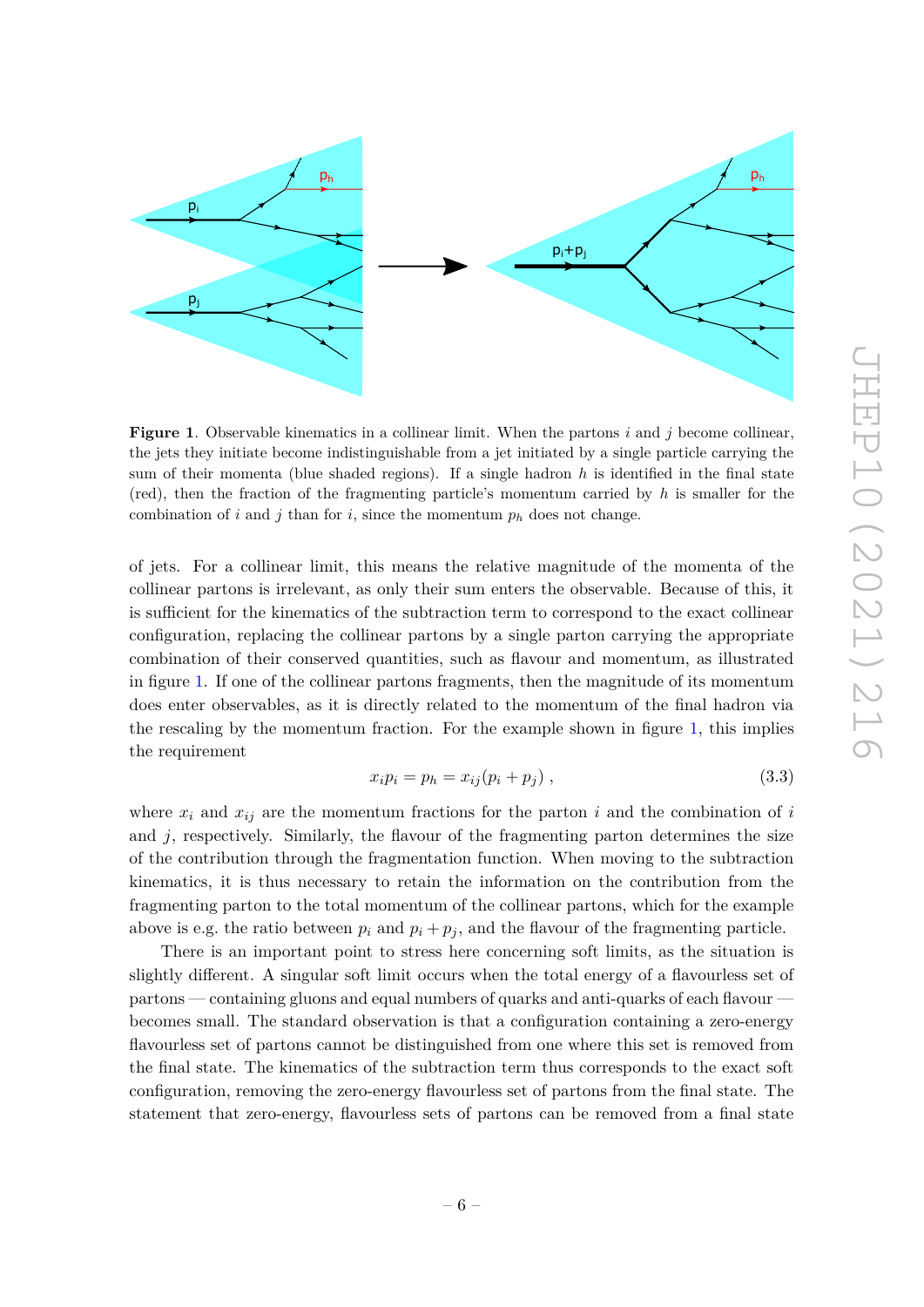without changing any observable is no longer true if one of those partons fragments, as the hadron is assumed to always be observable on its own. One could in principle proceed as for the collinear case and construct the subtraction kinematics as usual, keeping the information about the flavour and momentum, the latter being zero by definition, of the fragmenting parton in the soft limit. However, this yields contributions where the hadron always carries zero momentum. Not only is this an unphysical configuration, as the hadron has a non-zero mass, the factorisation of the cross section into the hard process and a fragmentation function only applies if the hard scale of the hadron, e.g. its transverse momentum, is much larger than its mass [\[23\]](#page-26-11). Additionally, fragmentation functions are divergent as the momentum fraction goes to zero, so even if these soft limits of the partonic cross section were regulated, the hadronic cross section would still be divergent. Because of this, there are no (integrated) subtraction terms regulating the soft limit of a fragmenting parton.

By considering exact singular limits, it has been explained that the kinematics of subtraction terms must be modified. The exact dependence of the kinematics on the full phase space parametrisation is arbitrary, only in singular limits must the kinematics of the cross section and its corresponding subtraction terms match, i.e.:

<span id="page-7-0"></span>
$$
O^m(\{y_i\}_n, x) \to O(\{y_i\}_n, x) , \qquad (3.4)
$$

where the limit is any limit which is supposed to be regulated by  $d\sigma_n^m$  and eq. [\(3.4\)](#page-7-0) should hold for all infrared-safe observables, where the momentum of the hadron is considered an infrared-safe quantity within this framework. Without fragmentation, the analytic integration performed to obtain the integrated subtraction term relies on the fact that  $O<sup>m</sup>$  does not depend on the parameters integrated over. As explained above, this may not be the case when one of the partons fragments. An example would be a subtraction term which regulates both a collinear and a soft singularity, which is a part of e.g. the Catani-Seymour dipole subtraction scheme [\[22\]](#page-26-10), with one of the partons fragmenting. In this case, the energy of the hadron would depend on the energy of the soft parton, so it would depend on the parameter parameterising the soft limit, spoiling the ability to perform this integration fully analytically. An implementation of a subtraction scheme containing such subtraction terms would therefore require laborious modifications before general fragmentation computations can be performed.

Here a critical simplification exists for the sector-improved residue subtraction scheme with respect to many other subtraction schemes. If there are no subtraction terms which regulate more than one type of singularity, i.e. every subtraction term is designed to counter a singularity occurring as all elements of a single set of phase space parameters simultaneously approach a singular point, then the kinematics of each subtraction term can be chosen to always match those of the cross section in the subtraction term's characteristic singular limit. Because this is a constant with respect to the variables which parameterise the subtraction term and are integrated over analytically in the integrated subtraction term, the integrated subtraction is unchanged by the introduction of fragmentation (aside from an overall factor given by the fragmentation function), avoiding the need to redo any analytic integration previously performed for the original subtraction scheme. For this reason, the sector-improved residue subtraction scheme is particularly suited for the extension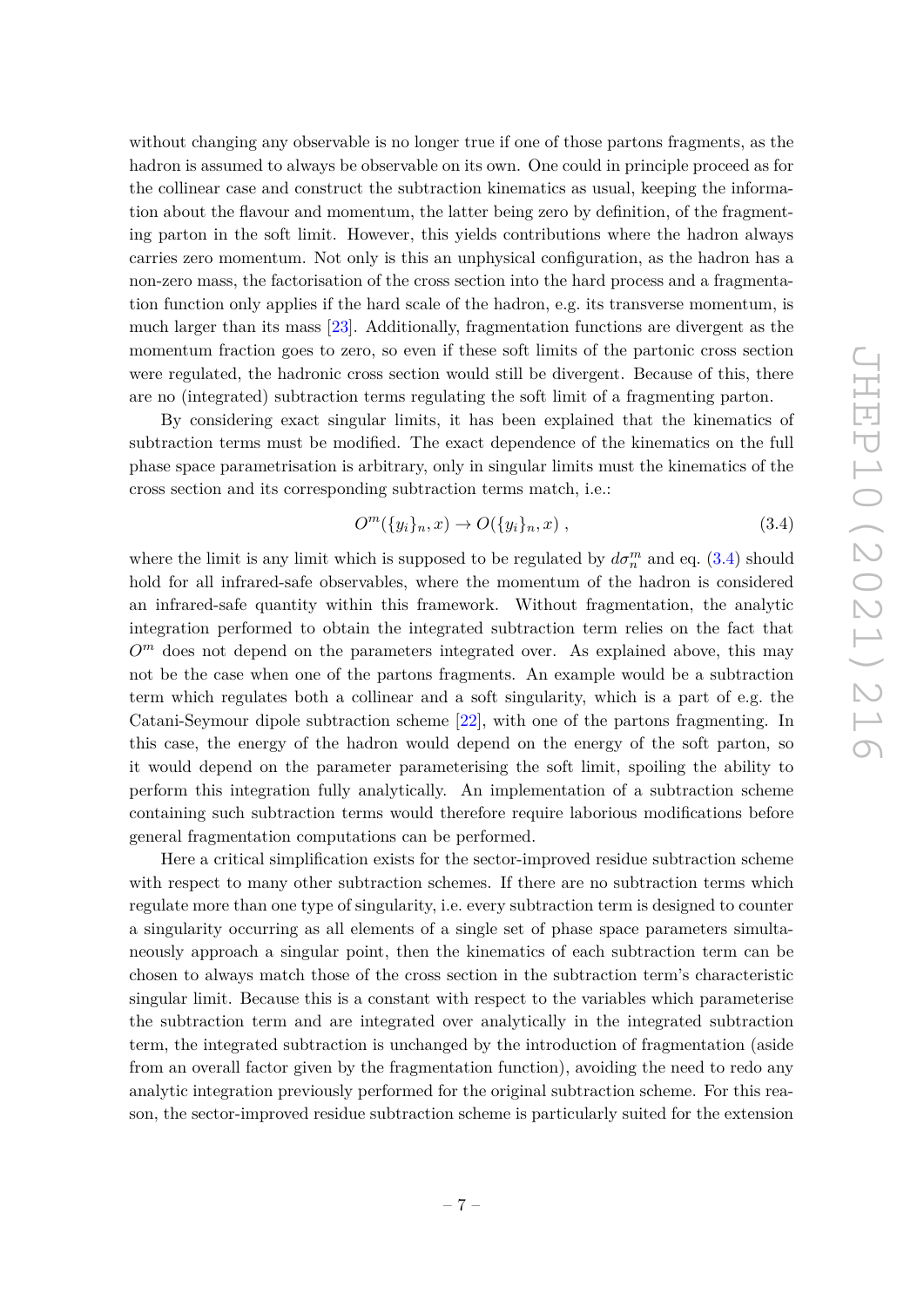to fragmentation, since it does not contain any subtraction terms which regulate multiple singularities [\[20\]](#page-26-12).

Aside from changes to the kinematics of the final state, the inclusion of fragmentation also modifies the size of the contributions of different phase space points via multiplication by the fragmentation function, as shown in eq. [\(3.2\)](#page-5-1). There is a certain amount of freedom when it comes to the point at which the fragmentation function is evaluated for a subtrac-tion term, written in eq. [\(3.2\)](#page-5-1) as the functions  $\tilde{x}^m({y_i}_n, x)$ . The only strictly necessary condition is that a subtraction term matches the singular behaviour of the cross section in certain singular limits. This requires that in any singular limit, the fragmentation function is evaluated at the same point for both the cross section and its corresponding subtraction terms, i.e.:

$$
\tilde{x}^m(\{y_i\}_n, x) \to x \tag{3.5}
$$

where the limit is again any limit which is supposed to be regulated by  $d\sigma_n^m$ . The most simple choice

<span id="page-8-0"></span>
$$
\tilde{x}^m(\{y_i\}_n, x) \equiv x \tag{3.6}
$$

is made here. Note that in order to reuse the integrated subtraction terms from the case without fragmentation as explained above,  $\tilde{x}^m({y_i}_n, x)$  must fulfill an additional condition: it should not depend on the parameters parameterizing the singular limit regulated by  $d\sigma_n^m$ . This is trivially satisfied by the choice shown in eq. [\(3.6\)](#page-8-0).

The modifications discussed up until now are sufficient to perform calculations with fragmentation, but often lead to suboptimal numerical convergence. The reason for this is that while the kinematics of the cross section and one of its subtraction terms match in the singular limit, they do not in the remainder of the phase space. It is thus possible for both contributions to be large with opposite signs, but instead of mostly cancelling each other, the contributions are added to different bins of a calculated histogram. This missed-binning increases the fluctuations within individual bins, increasing their Monte Carlo uncertainty for a given number of events and thus reducing the rate of numerical convergence. To mitigate this, one can rescale the momentum fraction *x* for each contribution on an eventby-event basis, such that the value of an observable of choice is always identical for all contributions for any given event. If this reference observable is now binned in a histogram, then missed-binning cannot occur by definition, potentially vastly improving the numerical convergence. The energy of the B-hadron was used as the reference observable for the calculation presented in this paper.

The final difference with respect to calculations without fragmentation is the introduction of collinear renormalisation counterterms for fragmentation functions. These are conceptually identical to those for PDFs and it is well-known how to obtain them in terms of splitting functions. The only difference with respect to the renormalisation of PDFs is the need to use time-like splitting functions, which differ from the space-like ones starting at NLO [\[24,](#page-26-13) [25\]](#page-26-14). For completeness, in appendix [B](#page-22-0) we present the explicit expressions for the collinear counterterms while in appendix [A](#page-21-0) we give in some detail the structure of the cross section for the process  $pp \to t\bar{t} + X \to B + X$ .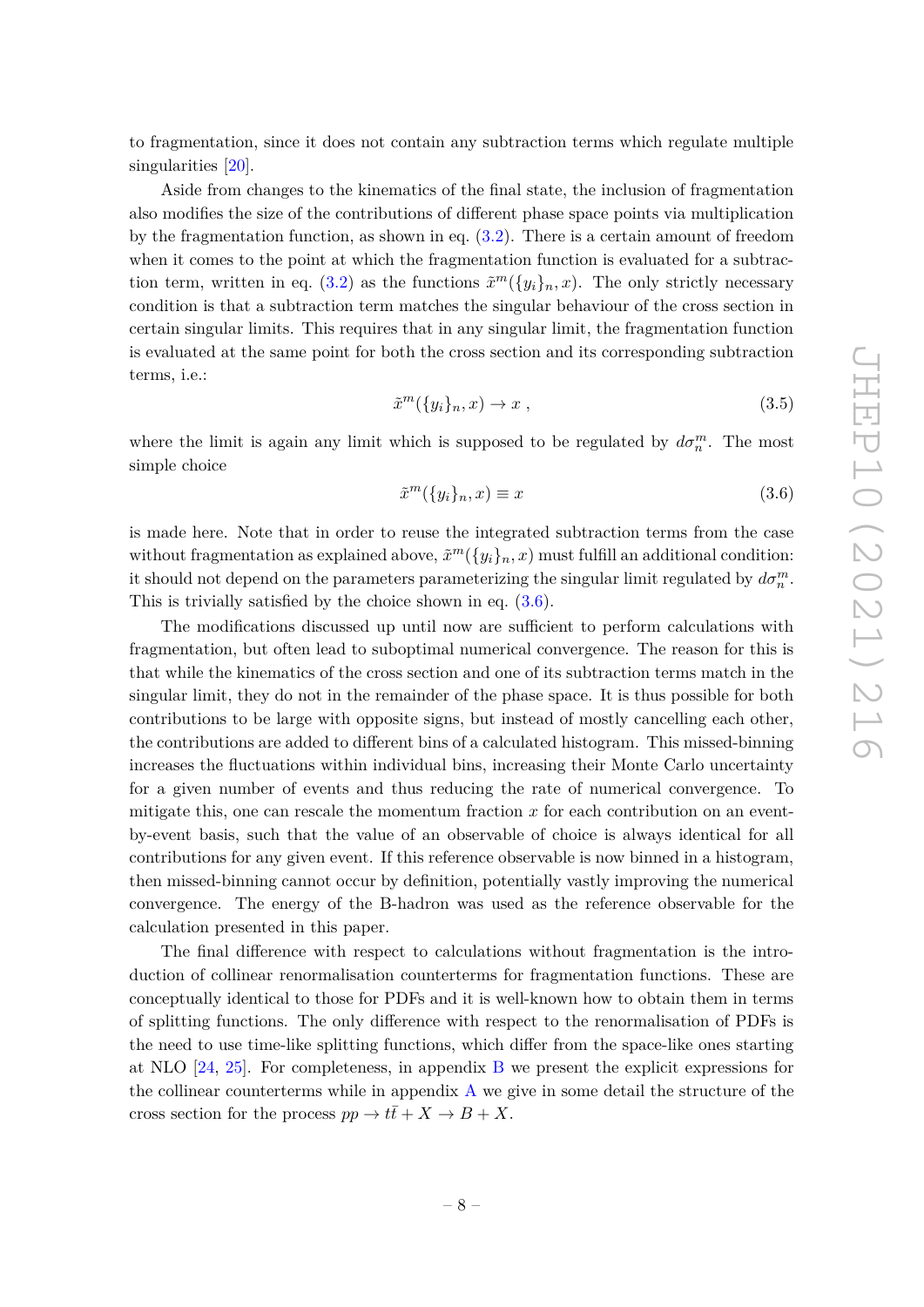# <span id="page-9-0"></span>**4 Perturbative and non-perturbative fragmentation functions for heavy flavor fragmentation**

The fragmentation functions used in this paper are based on the perturbative fragmentation function approach [\[4\]](#page-25-3), in which all fragmentation functions for the production of heavy-flavoured hadrons can be related to a single non-perturbative fragmentation function (NPFF) via convolutions with perturbatively calculable coefficients, called perturbative fragmentation functions (PFFs):

$$
D_{i \to h}(x) = (D_{i \to q} \otimes D_h^{\text{NP}})(x) , \qquad (4.1)
$$

where *i* can be any parton, *h* is the heavy-flavoured hadron and *q* is the heavy quark. The heavy-quark PFFs were originally derived at NLO [\[4\]](#page-25-3) and have since been computed at NNLO as well [\[26,](#page-26-15) [27\]](#page-27-0). The only ingredient required to compute FFs for the production of heavy-flavoured hadrons is thus the NPFF. Typically, NPFFs are extracted from  $e^+e^$ data, however, theoretically motivated ones also exist [\[28,](#page-27-1) [29\]](#page-27-2).

In the remainder of this work we will be interested in the case where the heavy quark is the bottom, i.e.  $q = b$ , and the heavy-flavored hadron is a *b*-flavored one, i.e.  $h = B$ .

At present, no such extraction at NNLO employing the PFF approach is available in the literature. For this reason, three different sets of FFs were obtained from two different extractions, each set corresponding to a different compromise. A third extraction, which follows an approximation of the PFF approach, was presented in ref. [\[30\]](#page-27-3), but has not been used here.

The first two sets of FFs are based on the extraction of ref. [\[31\]](#page-27-4). The FF of that paper is not based on the PFF approach, instead relying on effective field theory calculations. Nonetheless, a NPFF was extracted at NLO and NNLO, including NNLL and N<sup>3</sup>LL large-*x* resummation, respectively. Unfortunately, due to the different approach to the computation of FFs, there is no simple relation between the FF of that paper and one computed within the PFF approach. A reasonable conversion from one type of FF to the other has to be chosen. Another important point is that the extracted FF corresponds to the non-singlet (NS) combination, i.e. the difference between the bottom and anti-bottom FFs:

$$
D_B^{\rm NS}(\mu_{Fr}, x) = D_{b \to B}(\mu_{Fr}, x) - D_{\bar{b} \to B}(\mu_{Fr}, x) . \tag{4.2}
$$

The set of FFs used most centrally in this paper is labelled "FFKM". Its initial conditions are obtained by taking the extracted non-singlet function of ref. [\[31\]](#page-27-4) evaluated at the initial scale  $\mu_{Fr} = \mu_0$  with  $\mu_0 = m_b = 4.66 \text{ GeV}$ , then calculating the FFs other than the bottom-quark FF from the PFFs and the extracted NPFF and, finally, adding the anti-bottom FF to the non-singlet one to obtain the full bottom FF:

$$
D_{i \to B}(\mu_0, x) = (D_{i \to b} \otimes D_B^{\text{NP}})(\mu_0, x) , i \neq b , \qquad (4.3)
$$

$$
D_{b \to B}(\mu_0, x) = D_B^{\rm NS}(\mu_0, x) + D_{\bar{b} \to B}(\mu_0, x) . \tag{4.4}
$$

The FFs at any other scale  $\mu_{Fr} > \mu_0$  are then obtained by evolving these initial conditions using the DGLAP evolution library APFEL [\[32\]](#page-27-5).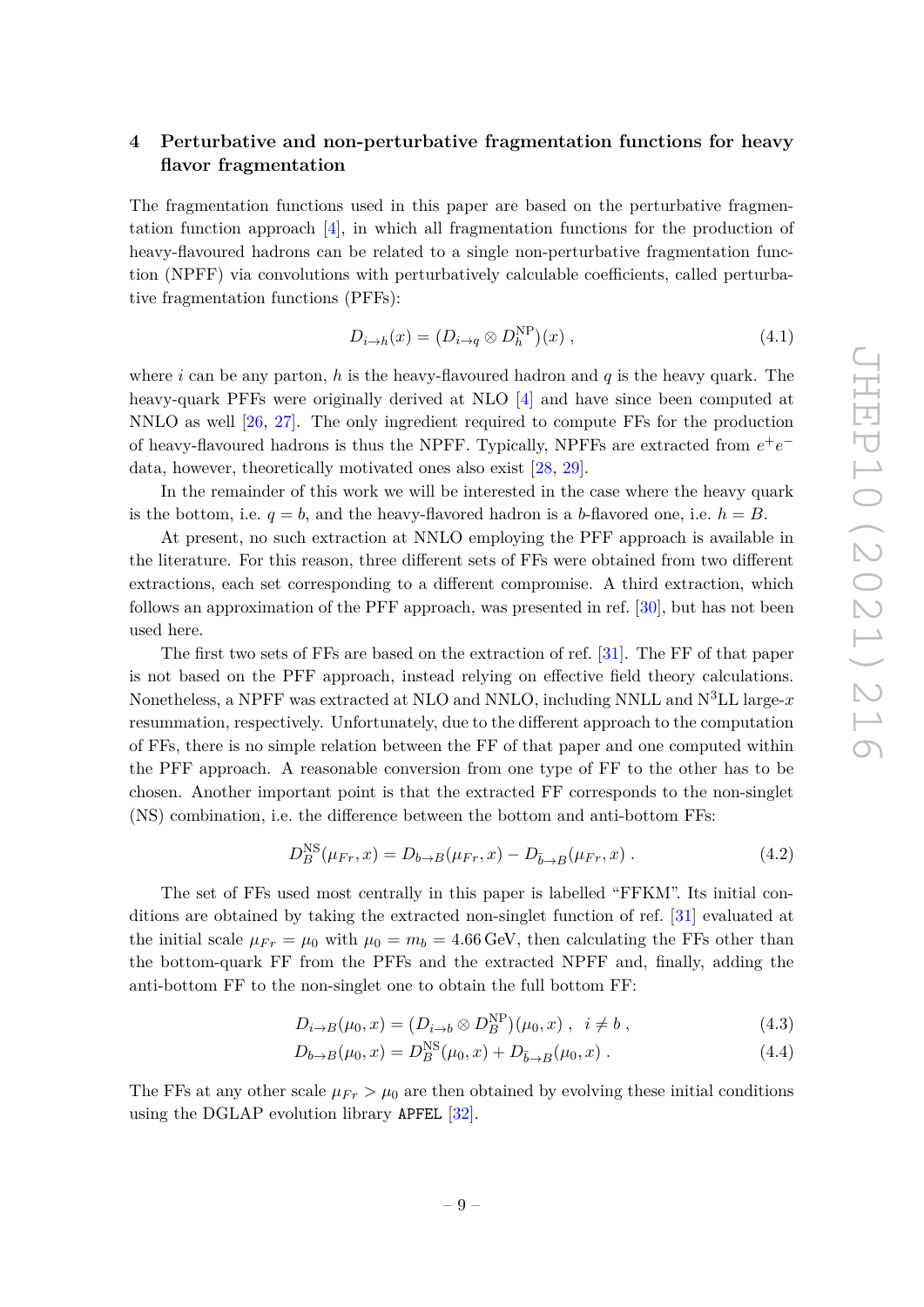| FF set                | <b>NPFF</b> | <b>PFF</b>  | Large- $x$ | <b>DGLAP</b> |
|-----------------------|-------------|-------------|------------|--------------|
| $FFKM/FFKM(2)$ @ NLO  | <b>NLO</b>  | <b>NLO</b>  | NNLL       | NLL          |
| $FFKM/FFKM(2)$ @ NNLO | <b>NNLO</b> | <b>NNLO</b> | $N^3LL$    | <b>NNLL</b>  |
| CNO @ NLO             | <b>NLO</b>  | <b>NLO</b>  | NLL.       | <b>NLL</b>   |
| CNO @ NNLO            | NLO         | <b>NNLO</b> | NLL        | <b>NNLL</b>  |

<span id="page-10-2"></span>**Table 1**. The differences between the FFKM/FFKM(2) sets and the CNO set at NLO and NNLO in terms of perturbative and logarithmic orders. NPFF refers to the perturbative order at which the extraction of non-perturbative parameters was performed. PFF refers to the perturbative order of the PFFs used. The column "large-*x*" shows the logarithmic order of the resummation of logarithms of 1 − *x*, while the column labelled "DGLAP" indicates the logarithmic order of the DGLAP resummation.

An alternative construction labelled "FFKM(2)" is to proceed as for the FFKM set, but as a final step the non-singlet contribution at each scale is replaced by the non-singlet contribution at that scale as provided by the authors of ref. [\[31\]](#page-27-4). This is not equivalent to the FFKM set, since the FF of ref. [\[31\]](#page-27-4) does not satisfy the non-singlet DGLAP evolution equation.

The third and final set of FFs, labelled "CNO", is obtained by taking the extraction of ref. [\[33\]](#page-27-6). This extraction was performed using the PFF approach, but only at NLO including NLL large-*x* resummation. This time  $\mu_0 = m_b = 4.75 \,\text{GeV}$ .

NLO and NNLO versions of all three sets were constructed. The perturbative and logarithmic orders of different components of the fragmentation functions are shown in table [1.](#page-10-2) All FFs are symmetrised with respect to particles and anti-particles. The scale evolution is always performed using APFEL, where the value and running of  $\alpha_s$  are always chosen to match those of the PDF set used at the same order. As an alternative to performing the evolution with APFEL, the MELA  $[34]$  library could have been used instead, as was e.g. done in ref. [\[35\]](#page-27-8) to perform a detailed study of the evolution of heavy-quark fragmentation functions. For simplicity, neither MELA nor the results of ref. [\[35\]](#page-27-8) have been used here.

In order to be able to estimate uncertainties due to the errors on the extracted FFs, multiple versions of all sets were constructed, corresponding to taking the extracted nonperturbative parameters and independently varying them by one standard deviation. Since there is only one parameter for the FFKM and FFKM(2) sets, this leads to three variations each, while the CNO set involves two parameters, leading to 9 variations. For the CNO set, correlations between the parameters are ignored.

All three FFs were found to be within reasonable agreement with each other, suggesting none of the individual compromises are particularly significant.

# <span id="page-10-0"></span>**5 Applications**

#### <span id="page-10-1"></span>**5.1** *b***-fragmentation in top-quark decay**

As a first application we consider the process  $t \to B + W + X$  with the subsequent decay  $W \rightarrow \ell + \nu$  in NNLO in QCD. We work with top quark pole mass  $m_t = 172.5$  GeV. We use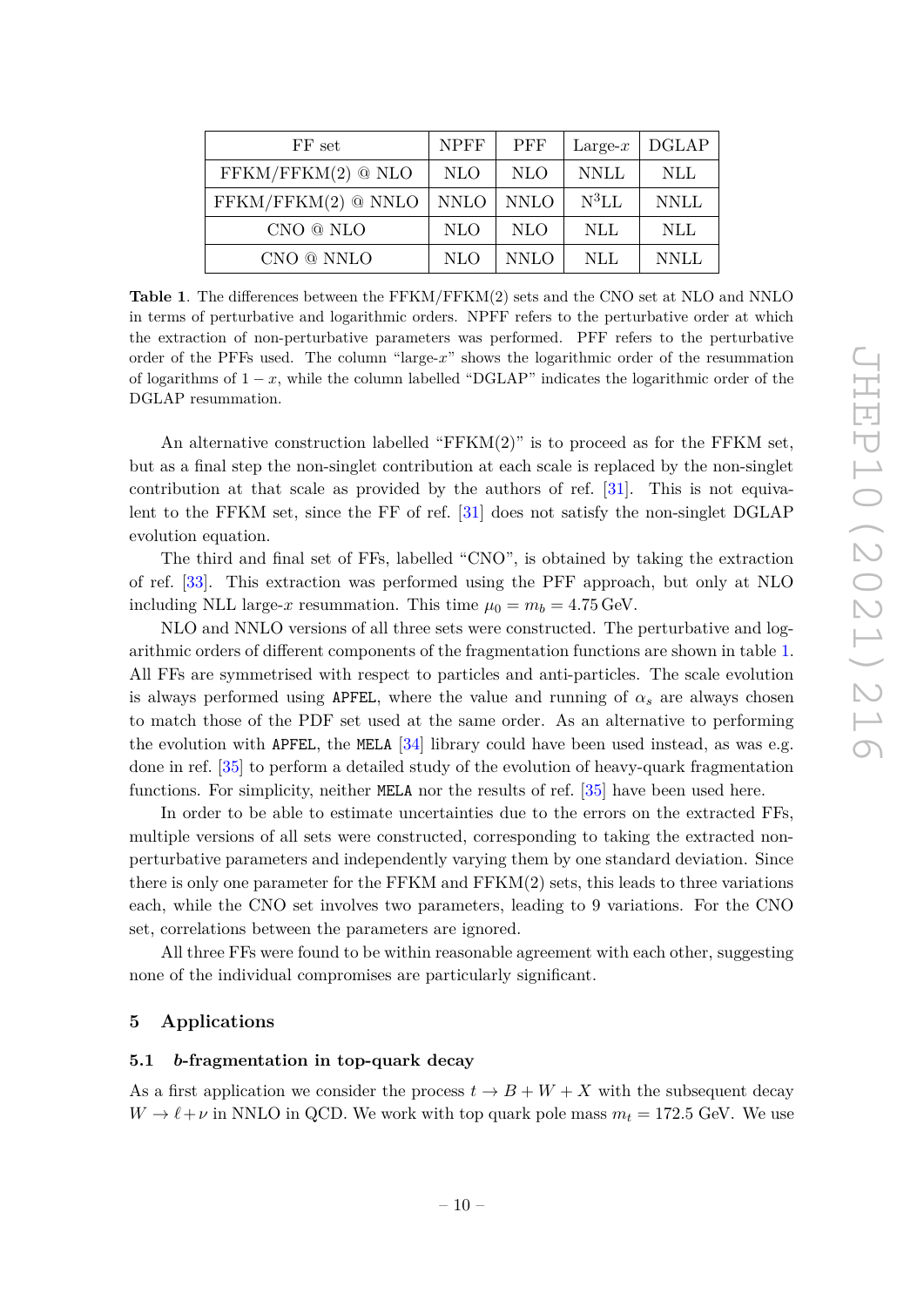

<span id="page-11-0"></span>**Figure 2.** Absolute differential top decay width as a function of the invariant mass  $m(B\ell)$  (left) and the energy fraction  $E(B)/E(B)_{\text{max}}$  (right). All curves are convoluted with the same FF: FFKM at NNLO. Shown is comparison for different perturbative orders: LO, NLO and NNLO.

fixed scale choices for the renormalization and fragmentation scales:  $\mu_R = \mu_{Fr} = m_t/2$ . The rationale for this scale choice is discussed in the next section. Scale variation is done following the standard 7-point scale variation approach:  $1/2 \leq \mu_R/\mu_{Fr} \leq 2$ . Perturbative calculations for top decay at any accuracy (LO, NLO or NNLO) are always convolved with FF at NNLO. In all cases the value of the strong coupling  $\alpha_s$  is taken from the LHAPDF interface [\[36\]](#page-27-9) as produced by the NNPDF3.1 NNLO pdf set [\[37\]](#page-27-10). Further details about this process and its setup can be found in appendix  $\Lambda$  as well as in ref. [\[38\]](#page-27-11).

In all observables discussed in this section we implement an energy cutoff of *E*(*B*) *>* 5 GeV. This cutoff helps us avoid the low *x* region of the FFs. Excluding this region is not consequential for this work since in our implementation all power corrections  $\sim (m_b)^n, n \geq$ 2, are neglected and our predictions are not valid in the very low *x* region anyway.

As a check on our implementation we have verified that our calculation satisfies the momentum conservation sum rule, see appendix  $C<sub>1</sub>2$  for details.

We study the following observables: the invariant mass of the lepton and the hadron  $m(B\ell)$  and the energy fraction of the *B*-hadron to its maximum energy  $E(B)/E(B)_{\text{max}}$ , where

<span id="page-11-1"></span>
$$
E(B)_{\text{max}} = \frac{m_t^2 - m_W^2}{2m_t} \,. \tag{5.1}
$$

The observables are shown in figure [2.](#page-11-0) In both cases we show the absolute distributions at different perturbative orders for the FFKM NNLO fragmentation function. The lower panel shows the ratio to the NLO result. The colored bands correspond to 7-point scale variation. In figure [3](#page-12-1) we show a breakdown of the NNLO scale variation due to  $\mu_R$  and  $\mu_{Fr}$ . Each one of these scales is varied (3-point variation) while the other scale is kept fixed at its central value. Similarly, figure [4](#page-12-2) shows the fragmentation function variation for the default FFKM fragmentation function at NNLO. Also shown are the central predictions at NNLO based on the other two FF sets: FFKM(2) and CNO.

The invariant mass differential width  $m(B\ell)$  is of particular interest since it is suitable for extracting the top quark mass with high-precision [\[39\]](#page-27-12). It has previously been studied with NLO precision in ref. [\[40\]](#page-27-13).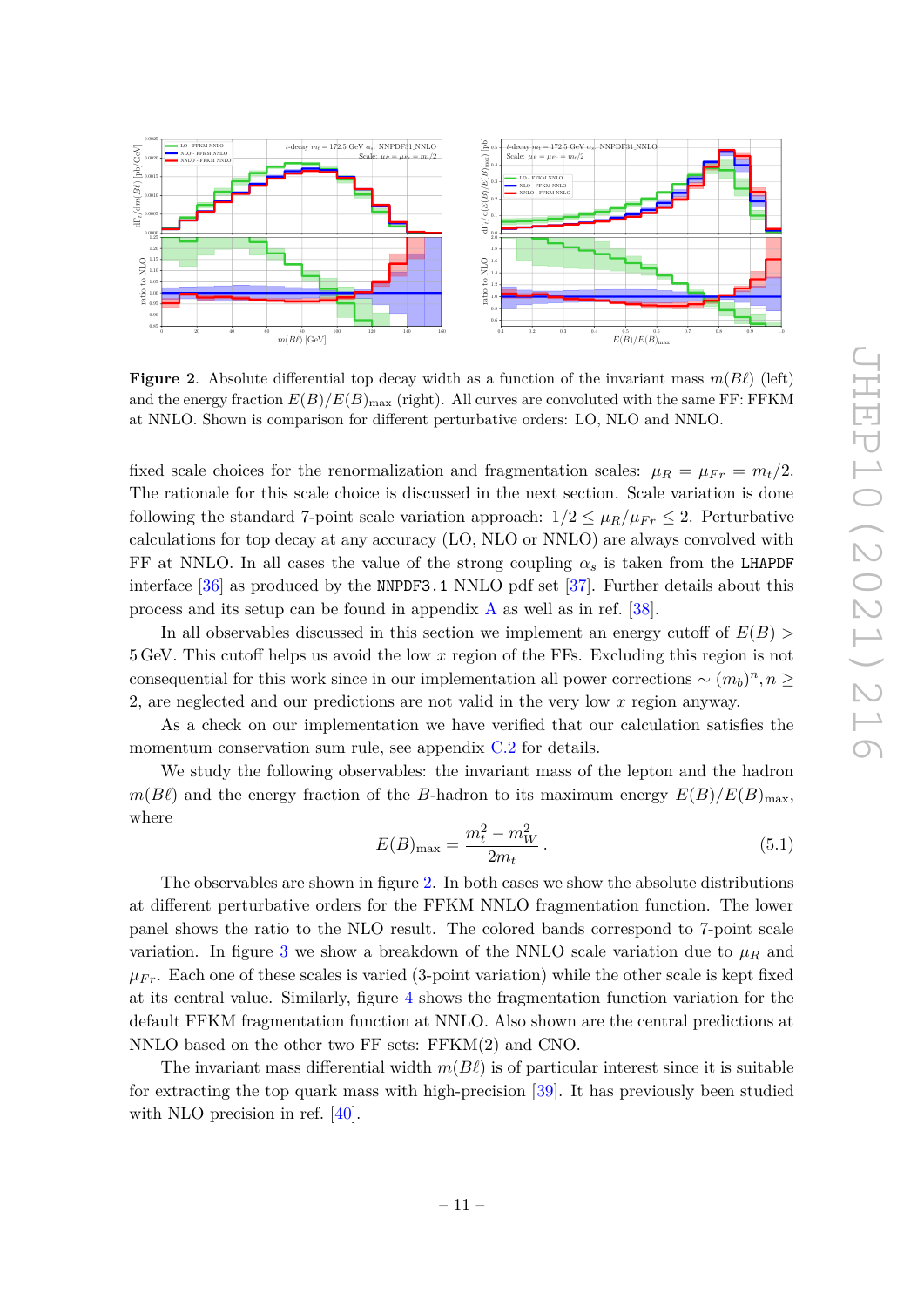

<span id="page-12-1"></span>**Figure 3.** As in figure [2](#page-11-0) but showing the scale variation of the NNLO prediction:  $\mu_R$ -only vs. total scale variation (upper plot) and  $\mu_{Fr}$ -only vs. total scale variation (lower plot).



<span id="page-12-2"></span>**Figure 4**. As in figure [2](#page-11-0) but showing the fragmentation function variation of the default FF FFKM at NNLO. Shown also are the central predictions for the other two FF at NNLO: FFKM(2) and CNO.

The normalized energy spectrum is also interesting in top mass determinations since it directly exposes the fragmentation function. Therefore it allows one to directly assess the sensitivity of this observable to *b*-fragmentation and its potential for measuring NPFF's. This observable has been studied in  $NLO+NLL$  QCD in  $[41–46]$  $[41–46]$ . The analytic expressions of the coefficient functions for both  $m_b = 0$  and  $m_b \neq 0$  are known through NLO in QCD.

#### <span id="page-12-0"></span>**5.2** *b***-fragmentation in top-quark pair-production and decay at the LHC**

In this section we present our predictions for the following *B*-hadron distributions in dilepton *tt* events at the LHC: the invariant mass of the *B*-hadron and charged lepton  $m(B\ell)$ as well as *B*-hadron's energy  $E(B)$ . These two distributions are the  $t\bar{t}$  equivalents of the distributions discussed in section [5.1](#page-10-1) in the context of top quark decay. The advantage of working with  $m(B\ell)$  and  $E(B)$  is that they are defined in the detector frame and are, therefore, directly measurable without the need for reconstructing frames associated with the top quark. Both  $m(B\ell)$  and  $E(B)$  are of prime interest in the context of top quark mass determination at the LHC and have been extensively studied in the past in NLO QCD [\[39,](#page-27-12) [40,](#page-27-13) [47,](#page-28-1) [48\]](#page-28-2).

The setup of the present calculation, which is closely related to the one in ref. [\[38\]](#page-27-11), see also appendix  $\overline{A}$ , is as follows. We utilize the pdf set NNPDF3.1. Its order is chosen in such a way that it matches the order of the perturbative calculation. The value of the strong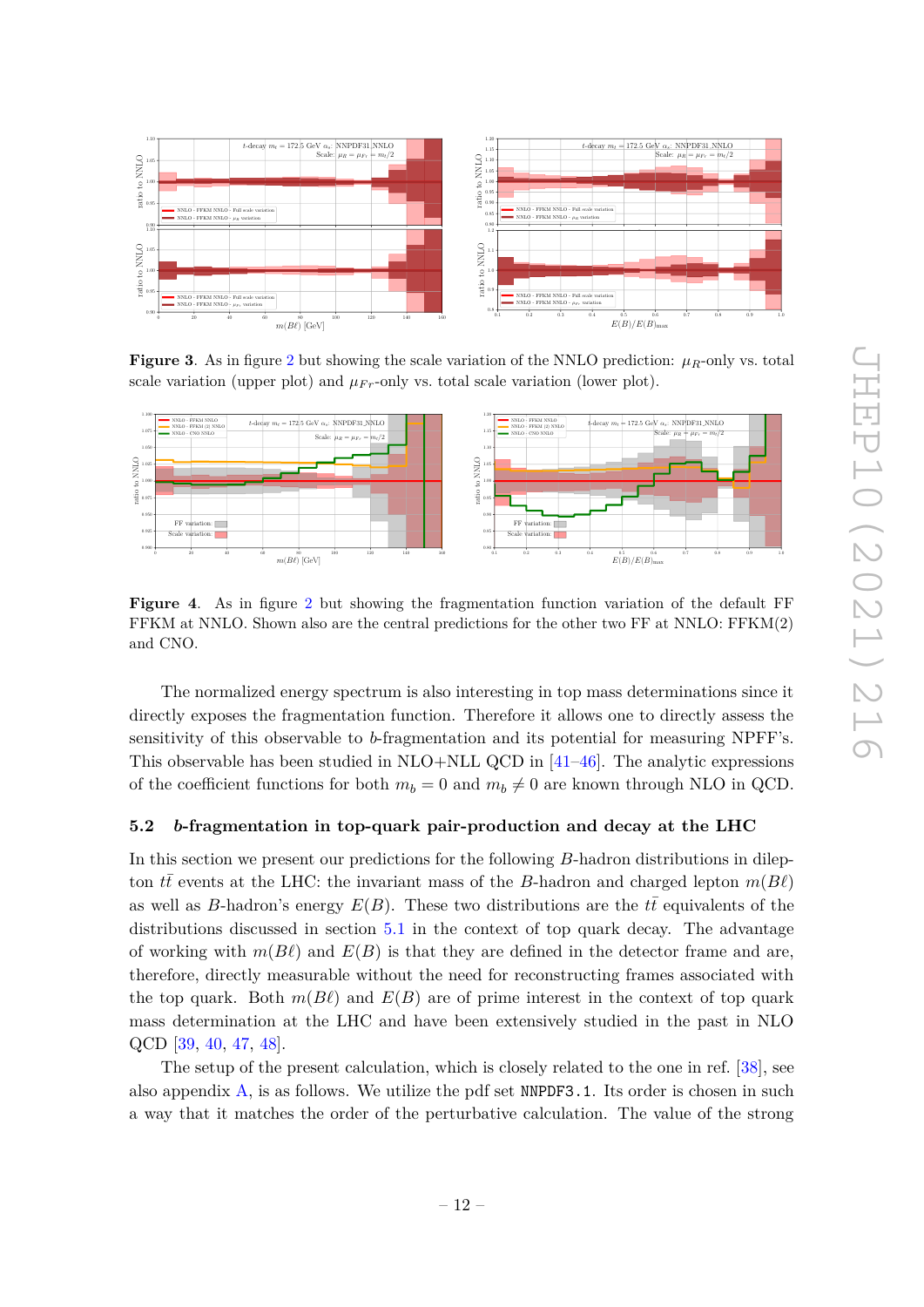coupling constant is obtained from the LHAPDF library as provided by the NNPDF3.1 pdf set. The order of the strong coupling constant evolution in the perturbative calculation is matched to the order of the pdf while the order of the coupling in the FF evolution is matched to the order of the FF.

The pdf variation utilizes the so-called reduced pdf set, see ref. [\[38\]](#page-27-11) for details. Our predictions are based on fixed central scales

<span id="page-13-0"></span>
$$
\mu_R = \mu_F = \mu_{Fr} = \frac{m_t}{2} \,. \tag{5.2}
$$

The reasons behind this scale choice are as follows. A fixed scale choice is well-justified in the kinematic ranges considered in this work. Furthermore, the use of fixed scales (instead of dynamic scales) can simplify the interpretation of the results especially when there are many scales and perturbative orders. The specific value of the central scale, *mt/*2, is motivated by the study  $[3]$  on stable  $t\bar{t}$  production. One may wonder if a central scale  $m_t$  and not  $m_t/2$  is more appropriate for the description of top decay. While both choices are equally suitable in principle and can be implemented in practice, we decided to use the scale choice  $(5.2)$  in this first work on *b*-fragmentation in  $t\bar{t}$  production and decay in order to make the interpretation of the scale variation of the prediction as transparent as possible since this way all three scales appearing in this calculation have the same central values.

Scale variation is defined through a 15-scale variation, i.e. scaling up and down the *common* central scale by a factor of 2, subject to the constraints

<span id="page-13-2"></span>
$$
1/2 \leq \mu_R/\mu_F \leq 2,
$$
  
\n
$$
1/2 \leq \mu_R/\mu_{Fr} \leq 2,
$$
  
\n
$$
1/2 \leq \mu_F/\mu_{Fr} \leq 2.
$$
  
\n(5.3)

We use the  $G_F$  scheme with the following parameters

<span id="page-13-3"></span>
$$
m_W = 80.385 \text{ GeV},
$$
  
\n
$$
\Gamma_W = 2.0928 \text{ GeV},
$$
  
\n
$$
m_Z = 91.1876 \text{ GeV},
$$
  
\n
$$
\Gamma_Z = 2.4952 \text{ GeV},
$$
  
\n
$$
G_F = 1.166379 \cdot 10^{-5} \text{ GeV}^{-2},
$$
  
\n
$$
\alpha = \frac{\sqrt{2}G_F}{\pi} m_W^2 \left(1 - (m_W/m_Z)^2\right).
$$
 (5.4)

Defining  $\xi = (m_W/m_t)^2$ , the leading order top-quark width is computed from

$$
\Gamma_t^{(0)} = G_F \frac{m_t^3}{8\pi\sqrt{2}} (1 - \xi)^2 (1 + 2\xi) = 1.48063 \text{ GeV (for } m_t = 172.5 \text{ GeV}). \tag{5.5}
$$

Our calculations are subject to typical phase space cuts:

<span id="page-13-1"></span>
$$
p_T(B) \ge 10 \,\text{GeV}, \qquad |\eta(B)| \le 2.4. \tag{5.6}
$$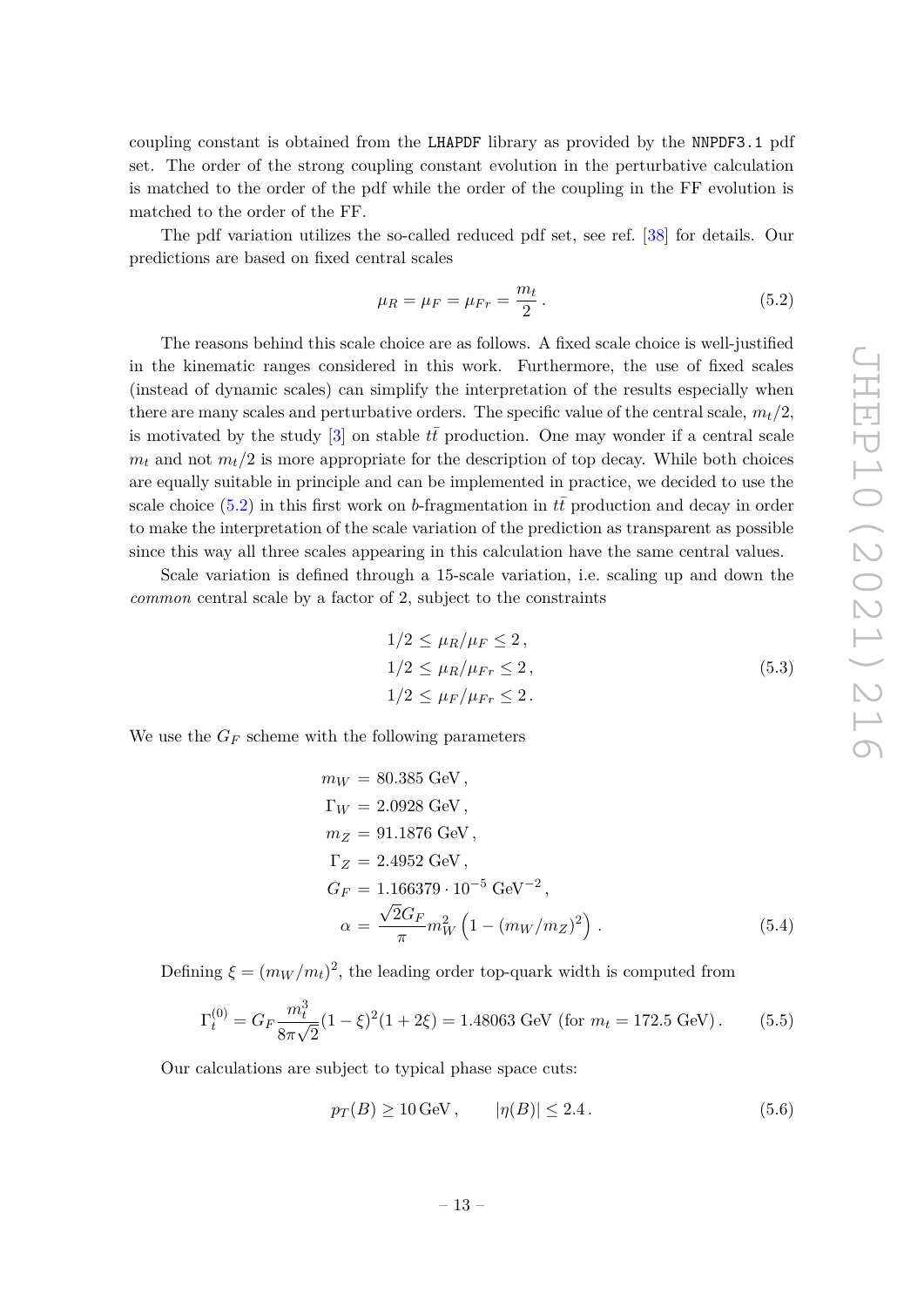

<span id="page-14-0"></span>**Figure 5**. Absolute differential top-quark pair production and decay cross section as a function of the invariant mass  $m(B\ell)$  (left) and the *B*-hadron energy  $E(B)$  (right). All curves are convoluted with the same FF: FFKM at NNLO. Comparisons for LO, NLO and NNLO are shown.



<span id="page-14-1"></span>**Figure 6**. As in figure [5](#page-14-0) but showing the scale variation of the NNLO prediction:  $\mu_R$ -only vs. total (upper plot),  $\mu_F$ -only vs. total (middle plot) and  $\mu_{Fr}$ -only vs. total scale variation (lower plot).



<span id="page-14-2"></span>**Figure 7**. As in figure [5](#page-14-0) but showing the fragmentation and pdf variations of the default FFKM FF. Also shown are the central predictions for the other two FF at NNLO: FFKM(2) and CNO.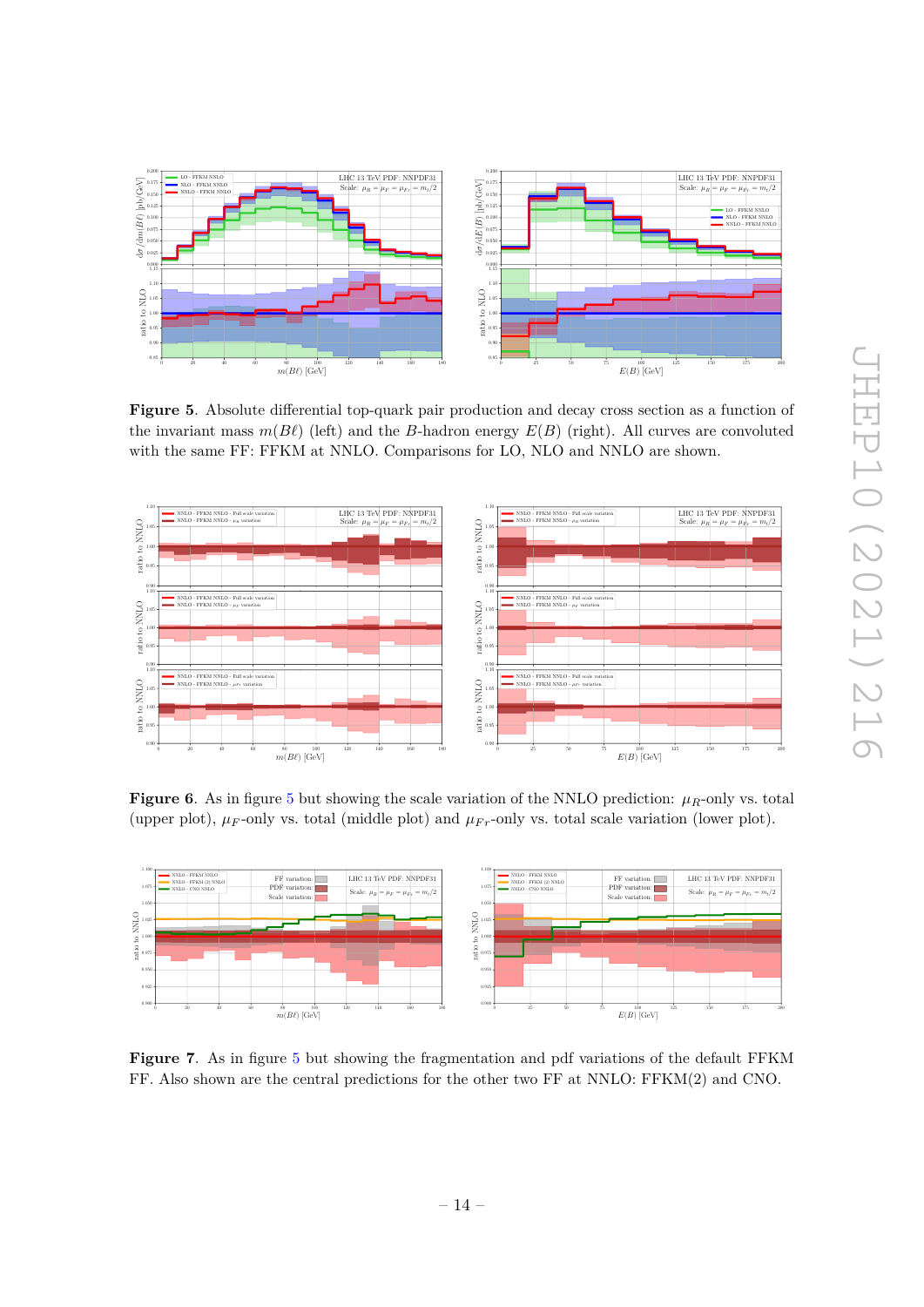The predictions for the absolute distributions  $m(B\ell)$  and  $E(B)$  through NNLO in QCD are shown in figure [5.](#page-14-0) The bands around the three central predictions indicate their 15-point scale variation. For both distributions we observe that the reduction of the scale uncertainty when going both from LO to NLO and from NLO to NNLO is substantial. The NNLO scale variation is about couple of percent in most bins. Notably, for the scale choice [\(5.2\)](#page-13-0) the NNLO scale variation is asymmetric, unlike the LO and NLO ones. Because of this asymmetry it is more useful to quantify the total width of the NNLO scale variation band which never exceeds 10% and, in fact, in most bins is about half that value. This implies that the corrections due to missing higher order effects are probably at the one-percent level and thus rather small.

We also observe that the size of the higher order corrections in both observables is moderate and in all cases the higher-order corrections are contained within the corresponding lower order scale variation band. The only exception is the lowest bin of the *E*(*B*) distribution however it is worth keeping in mind that this bin is strongly impacted by the cuts  $(5.6)$ . The NNLO/NLO K-factor is rather small and tends to be within 5% for most bins in both distributions. It has a non-trivial shape relative to the NLO predictions once one accounts for the small size of the NNLO scale uncertainty band.

The region of the  $m(B\ell)$  distribution above about 150 GeV is impacted by corrections beyond the narrow width approximation which is utilized in this work (see ref. [\[38\]](#page-27-11) for details). The monotonic increase in the shape of the NNLO/NLO *K*-factor of the *E*(*B*) distribution suggests that at NNLO the maximum of that distribution is shifted towards higher values of  $E(B)$  relative to NLO. Although in this paper we are not able to quantify this shift with sufficient precision, we note that it may significantly affect any extraction of the top quark mass based on the proposal in refs. [\[47,](#page-28-1) [48\]](#page-28-2). A more precise estimate of this effect is possible but it will require a dedicated and more refined calculation which we leave for a future work.

With the help of figure [6](#page-14-1) one can assess the origin of the scale variation in these two observables at NNLO. To that end we have shown a breakdown of the scale variation due to one scale at a time (the other two being fixed at their central values) and compared to the total scale variation eq. [\(5.3\)](#page-13-2). It immediately becomes apparent that the bulk of the scale variation is due to the renormalization scale  $\mu_R$ . The second largest contribution is due to the fragmentation scale  $\mu_{Fr}$  while the contribution due to the factorization scale alone is tiny.

In figure [7](#page-14-2) we compare at NNLO the three main sources of uncertainty for these two distributions: scale, pdf and fragmentation uncertainties. The variations shown are for the default FFKM fragmentation function. As an alternative measure for the fragmentation uncertainty we show the central predictions based on the two alternative  $FFs$ :  $FFKM(2)$ and CNO. It is evident from this figure that scale variation is the dominant source of uncertainty. This is true for all bins of both distributions. The second largest uncertainty is the one due to fragmentation followed by the pdf uncertainty. The differences between the three fragmentation functions tends to be consistent with the estimate of the fragmentation uncertainty although in some bins that difference is as large as twice the value of the fragmentation uncertainty estimate.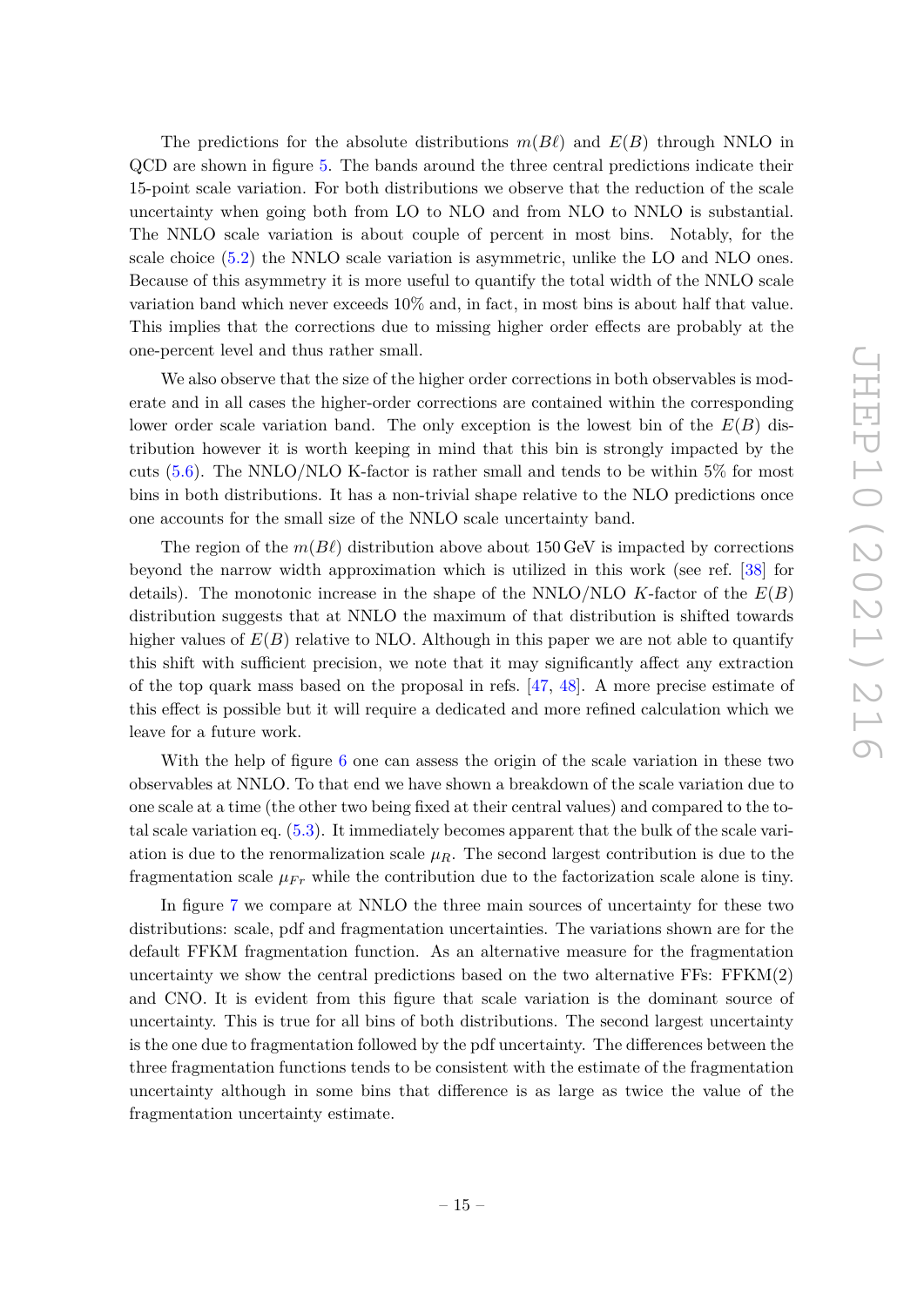In summary, the total uncertainty of the NNLO predictions for the  $m(B\ell)$  and  $E(B)$ distributions is within 5% for almost all bins and is dominated by the scale uncertainty. While in this first NNLO work on this subject we have considered the 15-point scale variation eq.  $(5.3)$  around the central scale eq.  $(5.2)$  as the most straightforward generalization of the usual restricted scale variation in processes involving a single factorization scale, it may be beneficial to revisit this in the future and try to assess the impact and merits of a more restrictive scale variation and/or different dynamic or fixed scale choices.

#### <span id="page-16-0"></span>**5.3** Extraction of *B***-hadron FFs from**  $t\bar{t}$  **events**

The focus of the previous discussions was on predictions for LHC observables given a set of fragmentation functions. Due to the limitations of the existing extractions from *e*<sup>+</sup>*e*<sup>−</sup> data one may naturally ask the question if LHC data can be used to improve the extraction of non-perturbative FFs. In this section we address this question in the context of *b*-fragmentation in *tt* events. As it will become clear shortly, this study can easily be extended to other processes like direct *b* production.

In principle, one can use any well-measured LHC *B*-hadron distribution to fit the NPFF. In order to increase the sensitivity to the NPFF it would be ideal if one uses distributions that are as closely related to the FF's as possible. An example for such a distribution is the *B* energy spectrum in top quark decay discussed in section [5.1.](#page-10-1) The only drawback of this distribution is that it requires the reconstruction of the decaying top quark and, thus, cannot be measured directly. It is therefore preferable to have distributions with similar sensitivity to NPFF that are directly defined in the lab frame.

In this work we propose one such distribution: the ratio  $p_T(B)/p_T(j_B)$  of the transverse momentum of the identified *B*-hadron with respect to the transverse momentum of the jet that contains it. We cluster jets with the anti- $k_T$  algorithm [\[49\]](#page-28-3) with radius  $R = 0.8$ . We require that this jet fulfills  $p_T(B) \leq p_T(j_B)$  and  $|n(j_B)| < 2.4$ , consistent with the cuts in eq. [\(5.6\)](#page-13-1). Note that both the *B*-hadron and its fragmentation remnants are included in this jet-clustering, see the discussion around eq. [\(2.2\)](#page-3-1).

The differential  $p_T(B)/p_T(j_B)$  distribution is shown in figure [8.](#page-17-0) The shape and behavior of this observable at different perturbative orders is fairly similar to the  $E(B)/E(B)_{\text{max}}$ distribution in top decay shown in figure [2.](#page-11-0) Higher order corrections are largely consistent with the scale uncertainty bands of the lower perturbative order. The size of scale variation at NNLO is below 5% except for large values of  $p_T(B)/p_T(j_B)$  where it starts to increase. We have checked that, just like in the case of  $m(B\ell)$  and the *B*-hadron energy  $E(B)$  distributions shown in figure [6,](#page-14-1) the scale variation in this observable is driven by the renormalization scale and in much smaller degree, by the fragmentation scale  $\mu_{Fr}$ . The variation due to  $\mu_F$  alone is negligible.

From figure [8](#page-17-0) one can also conclude that for intermediate and large values of  $p_T(B)/p_T(j_B)$  the uncertainty of this observable is driven by the uncertainty in the nonperturbative fragmentation function. For values  $p_T(B)/p_T(j_B) \lesssim 0.5$  the total uncertainty is dominated by the scale variation. The pdf uncertainty is negligible throughout the kinematic range. These observations imply that this observable has strong potential for constraining FF at NNLO in QCD at intermediate and large values of *x*.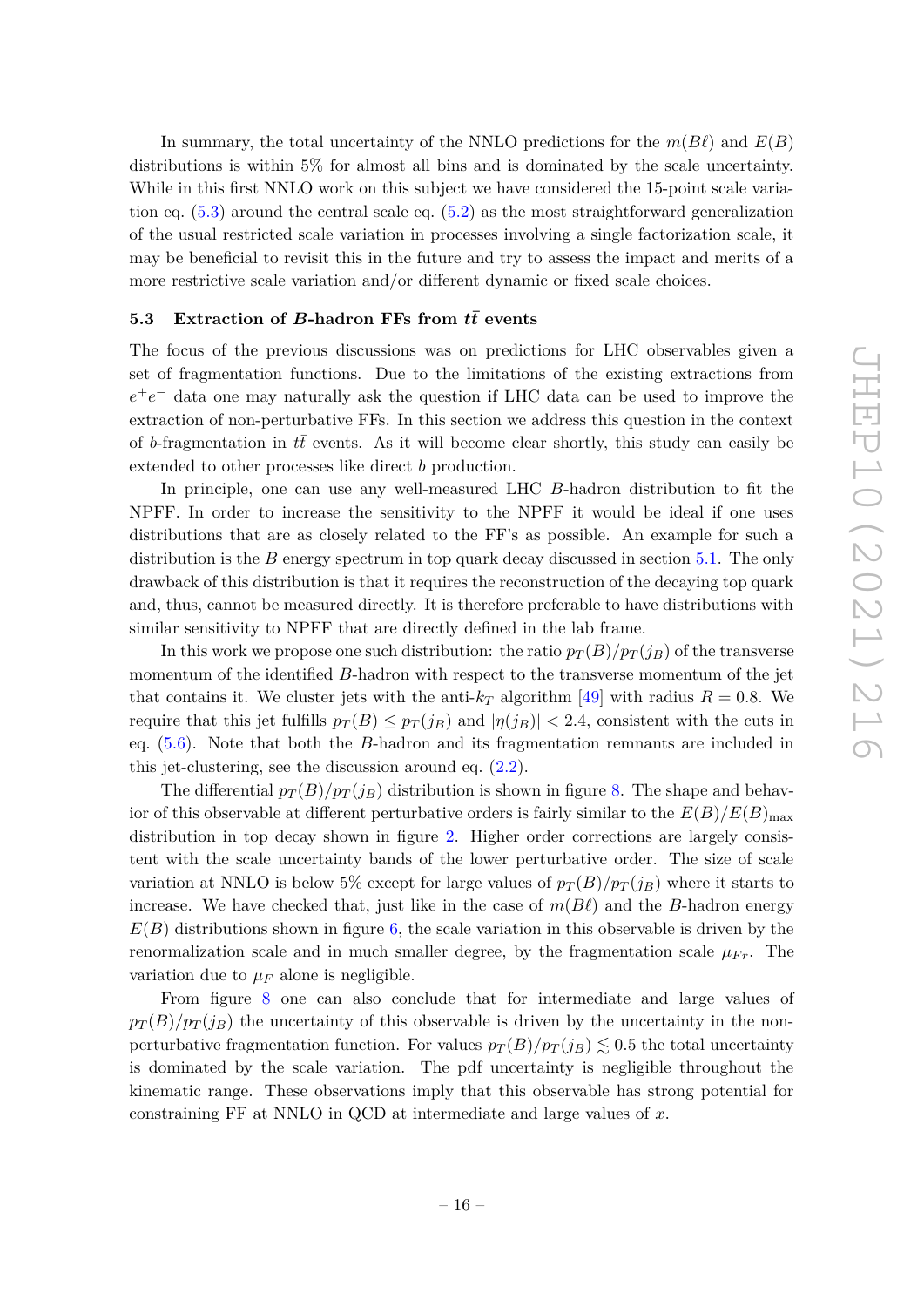

<span id="page-17-0"></span>**Figure 8**. Absolute differential cross section as a function of the transverse momentum ratio  $p_T(B)/p_T(j)$  in top-quark pair production and decay. Comparison of the FFKM NNLO FF for different perturbative orders showing scale variation (left) and comparison of FF, pdf and scale uncertainties (right). PDFs are matched to the corresponding perturbative order. The scale variation bands are based on 15-point scale variation.

We next probe the sensitivity of the  $p_T(B)/p_T(j_B)$  distribution to the following parameters: the jet algorithm, the jet size and the *B*-hadron  $p_T$  cut. Our aim is to determine optimal values for these parameters which will facilitate the extraction of the fragmentation function.

In figure [9](#page-18-0) we show the  $p_T(B)/p_T(j_B)$  distribution for three different jet algorithms: anti- $k_T$ ,  $k_T$  [\[50,](#page-28-4) [51\]](#page-28-5) and flavour- $k_T$  [\[52\]](#page-28-6). For ease of the comparison all jet algorithms have the same jet size  $R = 0.4$ . For each jet algorithm we show the LO, NLO and NNLO corrections, including their scale variation. The pattern of higher-order corrections is almost identical for the three jet algorithms. The three algorithms produce very similar distributions. This can be seen in the top left plot which shows a comparison of the three jet algorithms at NNLO. There we see that the anti-*k<sup>T</sup>* and *k<sup>T</sup>* algorithms lead to almost identical behavior. The flavour-*k<sup>T</sup>* algorithm also produces almost identical distribution for values of  $p_T(B)/p_T(j_B)$  above about 0.6, but starts to deviate from the other two jet algorithms for lower values. Still the difference between the flavour- $k<sub>T</sub>$  and the other two algorithms is much smaller than the NNLO scale uncertainty. These comparisons indicate that from the viewpoint of this observable all three jet algorithms, anti- $k_T$ ,  $k_T$  and flavour- $k_T$ , are suitable for the extraction of NPFF in  $t\bar{t}$  events.

Another comment about the use of the anti- $k_T$  and  $k_T$  algorithms in this calculation is in order. It is well known [\[52\]](#page-28-6) that starting from NNLO, flavorless jet algorithms are not automatically infrared (IR) safe when applied to flavored problems. To achieve IR safety of jets in the flavored context, dedicated jet algorithms are needed. One such proposal is the flavour- $k_T$  algorithm of ref. [\[52\]](#page-28-6). Related ideas have been discussed in refs. [\[53,](#page-28-7) [54\]](#page-28-8).

The use of the anti- $k_T$  and  $k_T$  algorithms is justified in the present work because of the special nature of the observables computed here. Unlike a typical fixed order calculation, in this work we cluster not just partons but the *B*-hadron and its accompanying remnants. Since by construction all collinear singularities have been regulated at the level of the partonic cross-section, a jet algorithm is no longer needed to ensure IR finiteness of the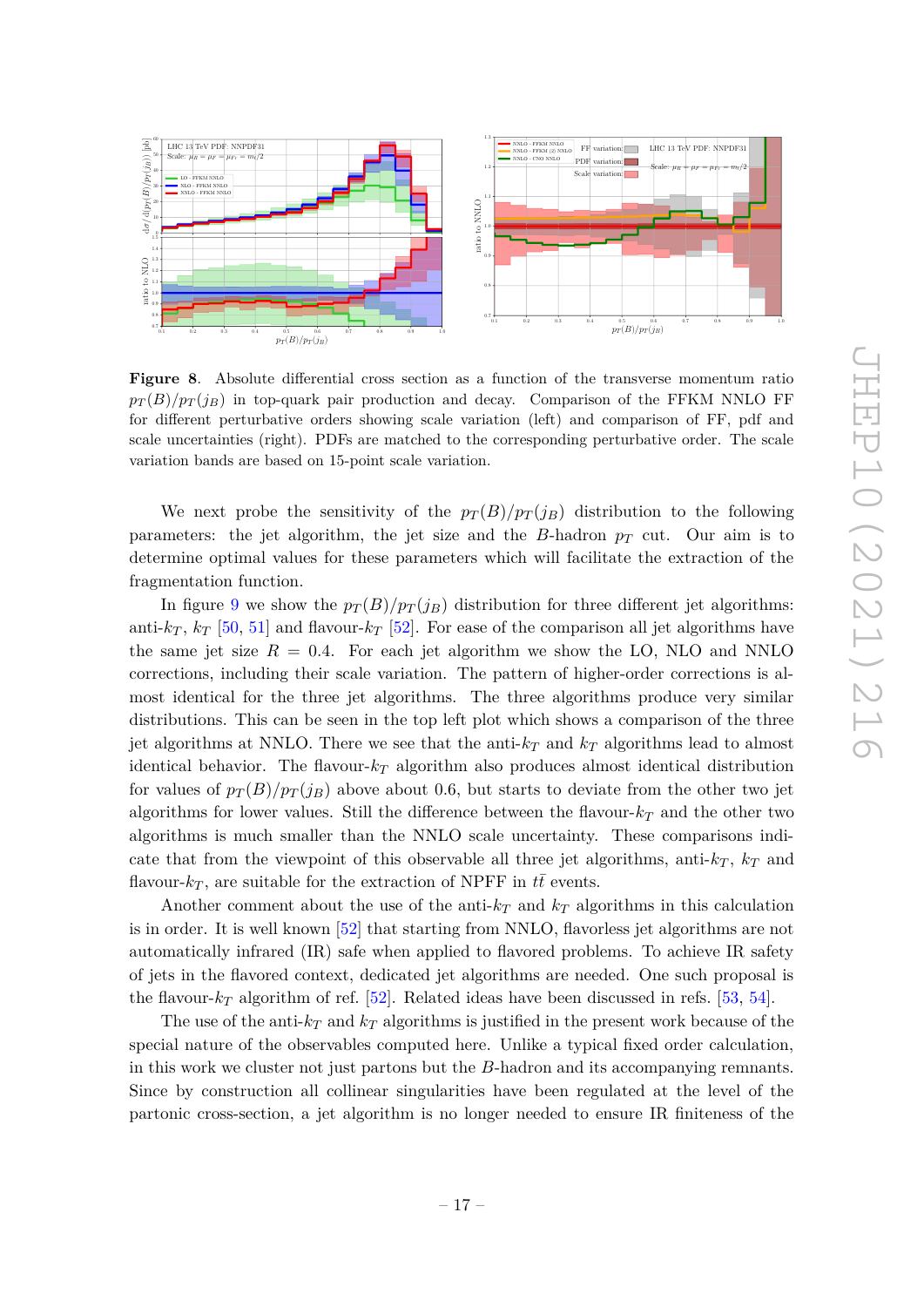

<span id="page-18-0"></span>**Figure 9.** As in figure [8](#page-17-0) but comparing different jet-algorithms: anti- $k_T$ ,  $k_T$  and flavour- $k_T$ .



<span id="page-18-1"></span>**Figure 10**. As in figure [8](#page-17-0) but comparing different jet sizes  $R = 0.2, 0.4, 0.6$  and 0.8.

calculation. In this sense our calculation is closer to an experimental setup than to a typical fixed order partonic jet calculation. Since the fixed-order part of the *B*-hadron production cross-section contains terms of the type  $log<sup>n</sup>(m)$  we expect that they will also be present in the corresponding jet calculation. However due to the NNLL DGLAP resummation they are likely to not play any role.

We next consider the effect of the jet size *R*. In figure [10](#page-18-1) we compare predictions based on the anti- $k_T$  algorithm with jet sized  $R = 0.2, 0.4, 0.6, 0.8$ . We observe an expected pattern of higher order corrections: as the jet size decreases, the observable becomes less inclusive which results in decreased perturbative convergence. This is manifested through the increase of scale uncertainty at all orders considered in this calculation as well as larger *K*-factors. From this we concluded that from the viewpoint of theory, larger jet sizes are better for extracting fragmentation functions from the  $p_T(B)/p_T(j_B)$  distribution.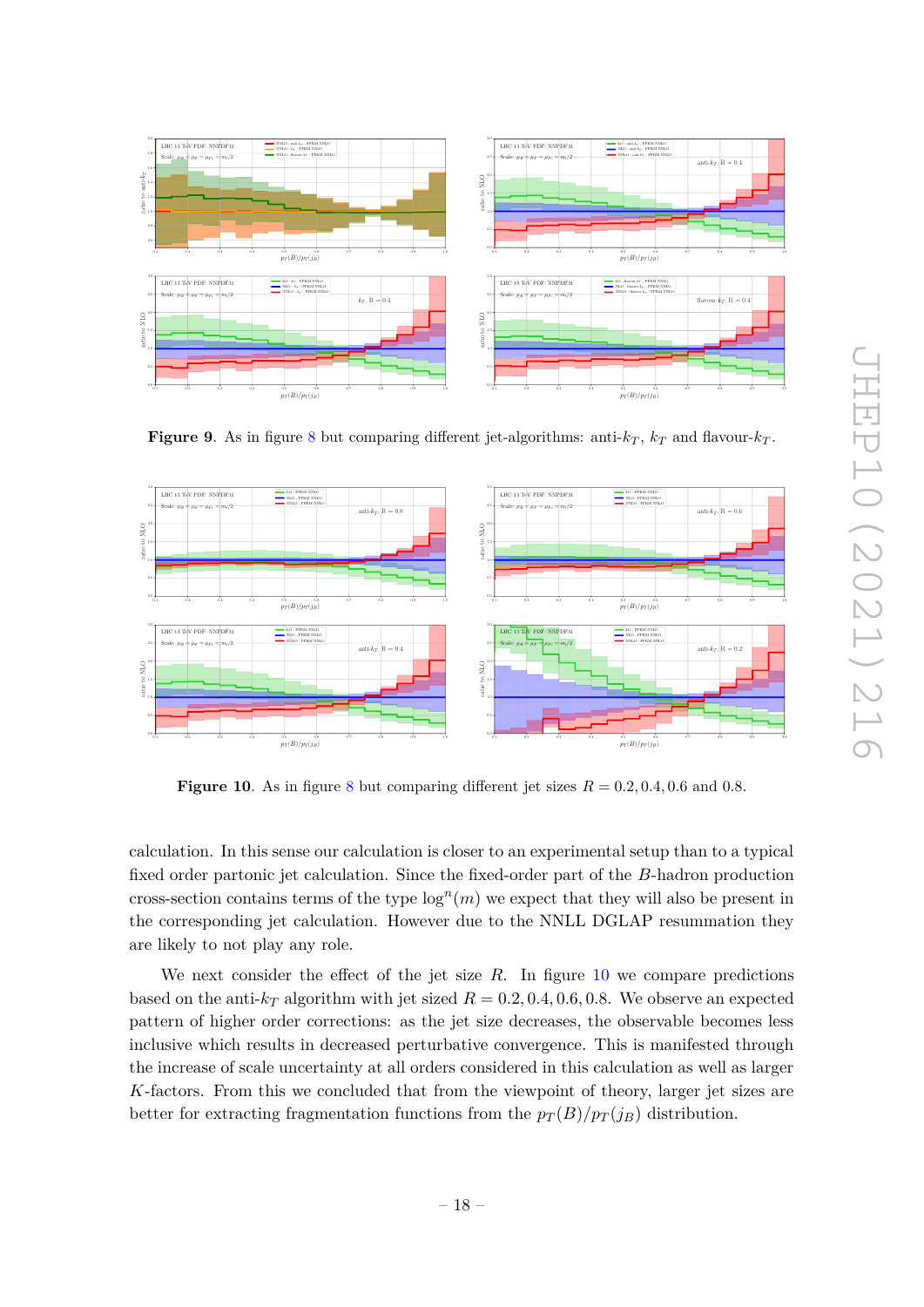

<span id="page-19-1"></span>**Figure 11**. As in figure [8](#page-17-0) but comparing different values of the  $p_T(B)$  cut:  $p_T(B) > 10, 20, 30$  GeV.

Finally, we consider the impact of the low  $p_T(B)$  cut. To that end in figure [11](#page-19-1) we show the  $p_T(B)/p_T(j_B)$  distribution computed for three different values of this cut: 10, 20 and 30 GeV. We show the LO, NLO and NNLO distribution for each  $p_T(B)$ -cut as well as a comparison of the three cuts at NNLO. In all cases we use same jet algorithm: anti-*k<sup>T</sup>* with  $R = 0.4$ . We observe that the intermediate-to-large  $p_T(B)/p_T(j_B)$  region is not very much affected by the value of the low  $p_T(B)$  cut which, in turn, means that the extracted fragmentation function at intermediate or large values of *x* is not very sensitive to this cut. From the top-left plot in figure [11](#page-19-1) we observe that in this region the NNLO scale variation for all cut values is approximately the same.

On the other hand, the value of the cut has a strong impact on the distribution at low  $p_T(B)/p_T(j_B)$ . As the  $p_T(B)$  cut is lowered, the distribution becomes divergent in fixed order perturbation theory. This is consistent with the observed behavior of the distribution, which for smaller values of the  $p_T(B)$  cut starts to show the typical signs of bad perturbative convergence: larger scale variation bands and increased *K*-factors. Finally, one should keep in mind that our calculation is performed with a massless *b* quark and therefore misses cor*rections* ∼  $(m_b)^n$  for *n* ≥ 2. For this reason it would be incomplete at low values of  $p_T(B)$ . For these reasons we conclude that if experimentally viable, a larger  $p_T(B)$  cut would be preferable since it leads to more stable predictions and since any missing *b* mass corrections are automatically rendered negligible or at least significantly reduced in importance.

#### <span id="page-19-0"></span>**6 Conclusions**

Heavy flavor production at hadron colliders has traditionally demanded improved theoretical precision which matches the large statistics accumulated at colliders like the Tevatron and the LHC. In processes like *b* and *c* production, identified *b*- or *c*-flavored hadrons are copiously produced with transverse momenta much larger than their masses. For such kinematics the heavy quark mass plays the role of an infrared regulator. In an appropri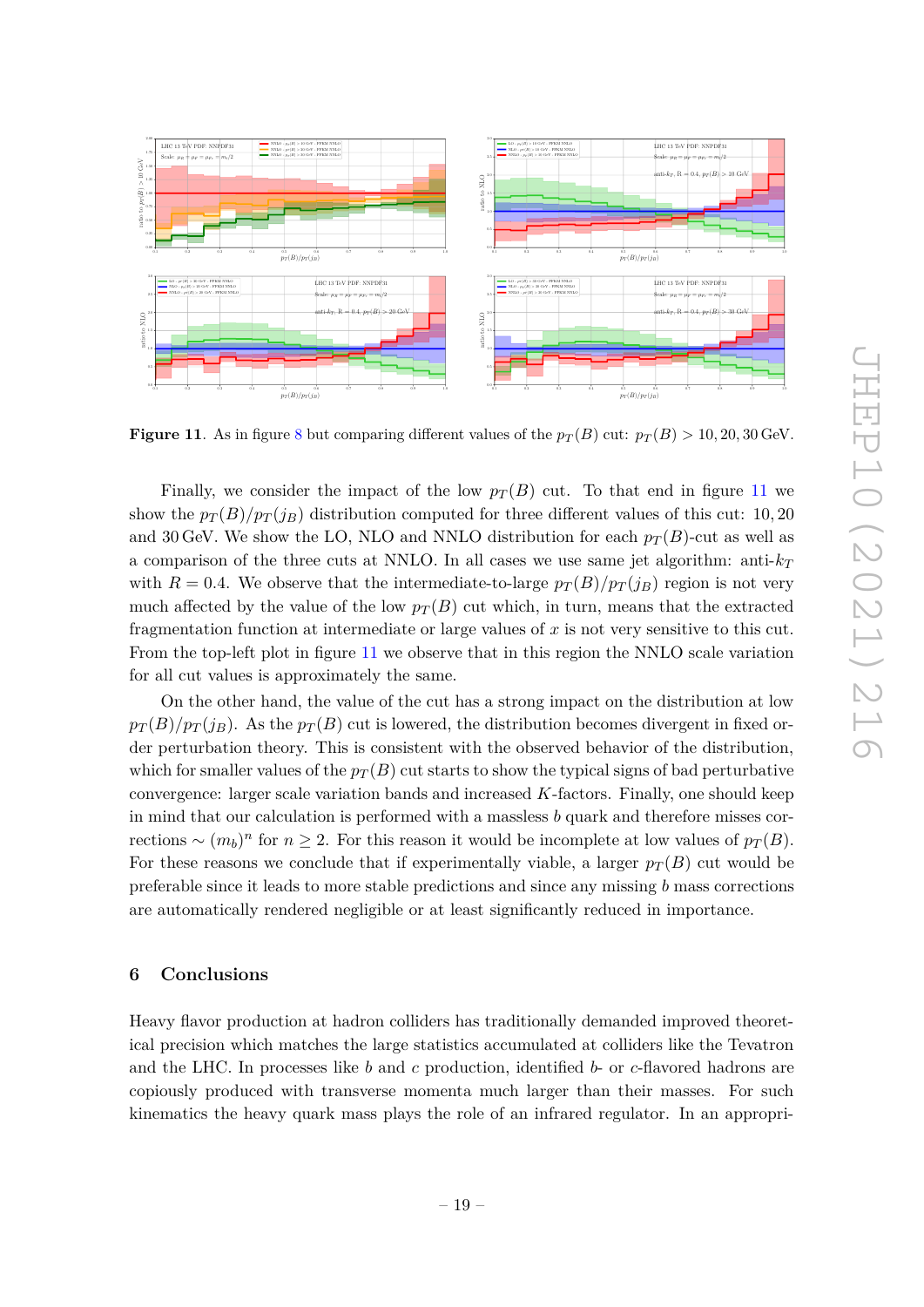ately defined formalism, like the perturbative fragmentation function one we utilize in the present work, such mass effects could be consistently neglected.

In this work we extend for the first time the PFF formalism at hadron colliders to NNLO QCD. The novelty of the present work is that it develops a general, numeric, fullyflexible computational framework for perturbative cross sections for hadron collider processes with identified hadrons in NNLO QCD. Our work also benefits from the fact that all process-independent contributions needed for the description of heavy flavor fragmentation in NNLO — like perturbative fragmentation functions, splitting functions and extracted from data non-perturbative fragmentation functions — are available in the literature. Our framework is able to compute fully differential distributions with a single identified heavy hadron plus additional jets and non-strongly interacting particles. As a first application we compute the NNLO QCD corrections to  $B$ -hadron production in  $t\bar{t}$  production with dilepton decays. The predicted realistic differential distributions significantly benefit from the inclusion of the NNLO QCD corrections.

There are a number of ways the current work can be extended and we plan to pursue those in the near future. For example, one can compute open *B* production at high  $p_T$ . The framework developed here can be extended in a straightforward way to charm production as well.

One of the bottlenecks in this approach is the availability of high-quality nonperturbative fragmentation functions. These have previously been extracted from  $e^+e^$ data but the precision is not on par with current demand. In addition, the existing fragmentation functions are not fully compatible with our approach. To correct for this we intend to extract in the future non-perturbative fragmentation functions from  $e^+e^-$  data within our framework.

In this work we have also studied the prospect of using LHC data for extracting *B*hadron fragmentation functions. To that end we have proposed, and studied in detail, a distribution which we find to be particularly well suited for this task: the ratio of the *p<sup>T</sup>* of the *B* hadron to the *p<sup>T</sup>* of the jet containing it. In the course of this study we have paid particular attention to the thorny problem of flavored jets in NNLO QCD.

Finally, an all-encompassing description of heavy flavor production in NNLO QCD will require the merging of fixed order calculations at low *p<sup>T</sup>* with the high *p<sup>T</sup>* description considered here. It is perhaps not too hard to envisage such a solution which, for example, builds on the FONLL approach at NLO. NNLO calculations with full mass dependence are possible as was recently demonstrated in ref. [\[1\]](#page-25-0). While such a merging is beyond the scope of the present work it represents a natural future extension of the present work.

### **Acknowledgments**

The work of M.C. was supported by the Deutsche Forschungsgemeinschaft under grant  $396021762$  — TRR 257. The work of T.G. was supported by the Deutsche Forschungsgemeinschaft (DFG) under grant 400140256 — GRK 2497: the physics of the heaviest particles at the Large Hadron Collider. The research of A.M. and R.P. has received funding from the European Research Council (ERC) under the European Union's Horizon 2020 Re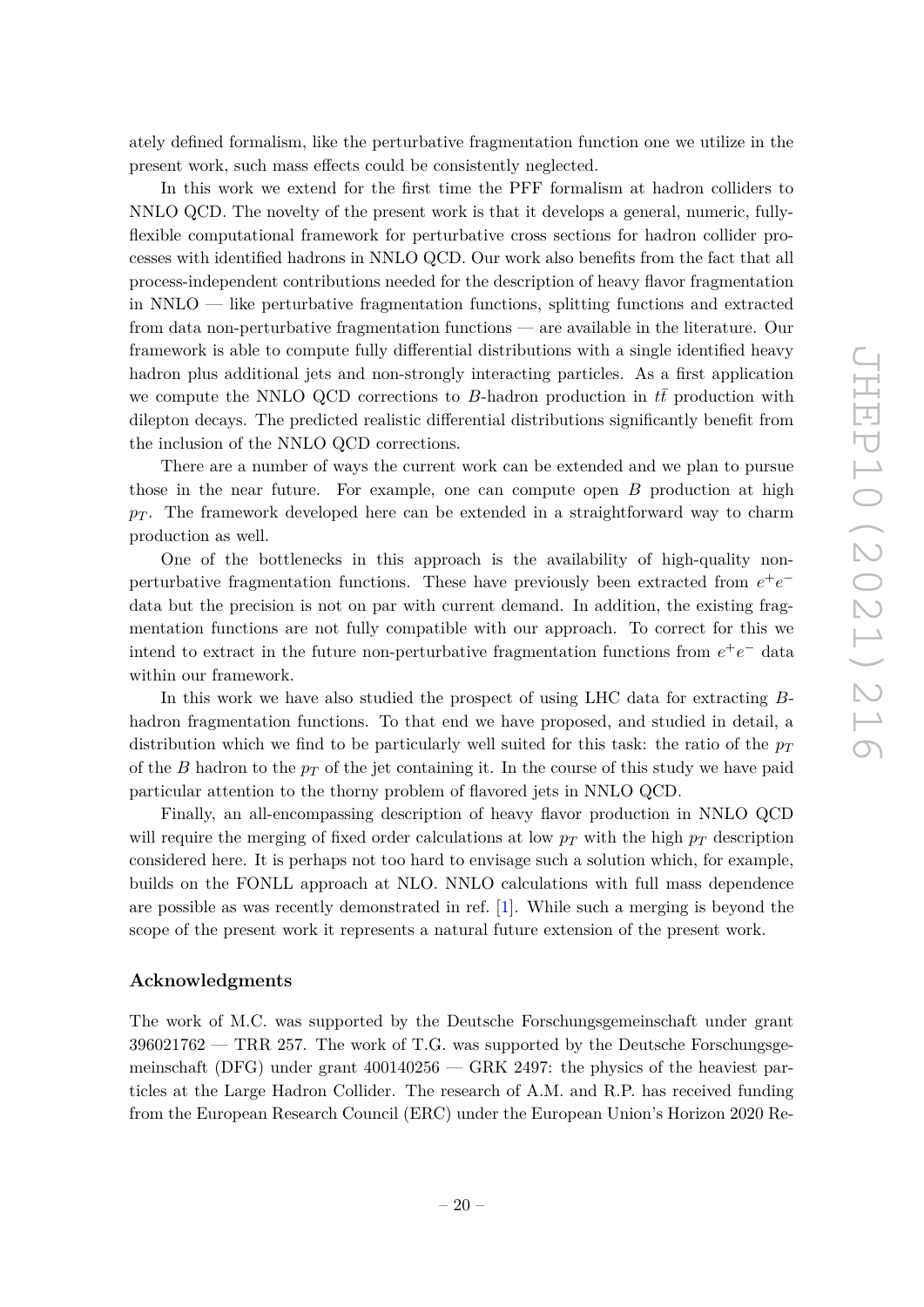search and Innovation Programme (grant agreement no. 683211). A.M. was also supported by the U.K. STFC grants ST/L002760/1 and ST/K004883/1. Simulations were performed with computing resources granted by RWTH Aachen University under project rwth0414.

# <span id="page-21-0"></span>**A** Structure of the cross section for  $t\bar{t}$  production and top-quark decay **including fragmentation**

In the narrow-width approximation for the top quark, the differential cross-section for  $t\bar{t}$ production and decay factorizes into three sub-processes: the top-pair production differential cross section and the differential widths for the top quark and antiquark

<span id="page-21-1"></span>
$$
d\sigma = d\sigma_{t\bar{t}} \times \frac{d\Gamma_t}{\Gamma_t} \times \frac{d\Gamma_{\bar{t}}}{\Gamma_t},
$$
\n(A.1)

where  $\times$  denotes the properly accounted for spin correlations between the various factorized sub-processes. Through NNLO in QCD the three sub-processes can be expanded as follows

$$
d\sigma_{t\bar{t}} = d\sigma_{t\bar{t}}^{(0)} + \alpha_s d\sigma_{t\bar{t}}^{(1)} + \alpha_s^2 d\sigma_{t\bar{t}}^{(2)} ,
$$
 (A.2)

$$
d\Gamma_{t(\bar{t})} = d\Gamma_{t(\bar{t})}^{(0)} + \alpha_s d\Gamma_{t(\bar{t})}^{(1)} + \alpha_s^2 d\Gamma_{t(\bar{t})}^{(2)}.
$$
 (A.3)

Further details about the structure of the cross-section eq.  $(A.1)$  can be found in ref. [\[38\]](#page-27-11).

In the presence of fragmentation, i.e. for the process  $pp \to t\bar{t} + X \to B + X$ , the cross section in eq.  $(A.1)$  is further split into contributions depending on the origin of the fragmenting parton:

$$
d\sigma = d\sigma_{t\bar{t}} \times \frac{d\Gamma_{t\to B}}{\Gamma_t} \times \frac{d\Gamma_{\bar{t}}}{\Gamma_t} + d\sigma_{t\bar{t}} \times \frac{d\Gamma_t}{\Gamma_t} \times \frac{d\Gamma_{\bar{t}\to B}}{\Gamma_t} + d\sigma_{t\bar{t}B} \times \frac{d\Gamma_t}{\Gamma_t} \times \frac{d\Gamma_{\bar{t}}}{\Gamma_t},\tag{A.4}
$$

where the subscript  $B$  is introduced to explicitly label the sub-process which initiates the fragmentation into the hadron *B*.

The fragmenting contributions have the following expansions through NNLO in QCD

$$
d\sigma_{t\bar{t}B} = \alpha_s d\sigma_{t\bar{t}B}^{(1)} + \alpha_s^2 d\sigma_{t\bar{t}B}^{(2)},
$$
\n(A.5)

$$
d\Gamma_{t(\bar{t})\to B} = d\Gamma_{t(\bar{t})\to B}^{(0)} + \alpha_s d\Gamma_{t(\bar{t})\to B}^{(1)} + \alpha_s^2 d\Gamma_{t(\bar{t})\to B}^{(2)},
$$
\n(A.6)

where:

$$
d\sigma_{t\bar{t}B}^{(n)} = \sum_{i} d\sigma_{t\bar{t}i}^{(n)} \otimes D_{i \to B} \qquad \text{for} \quad n = 1, 2 , \qquad (A.7)
$$

$$
d\Gamma_{t(\bar{t}) \to B}^{(n)} = \sum_{i} d\Gamma_{t(\bar{t}) \to i}^{(n)} \otimes D_{i \to B} \qquad \text{for} \quad n = 0, 1, 2. \tag{A.8}
$$

The type of parton *i* in the above equations that can fragment onto the observed hadron *B* depends on the perturbative order. At LO, for example, no additional partons are present in  $d\sigma_{t\bar{t}}$  while the only parton present in the top quark (antiquark) decay is *b*  $(\bar{b})$ . At higher orders also the gluon and other quark flavors start to contribute.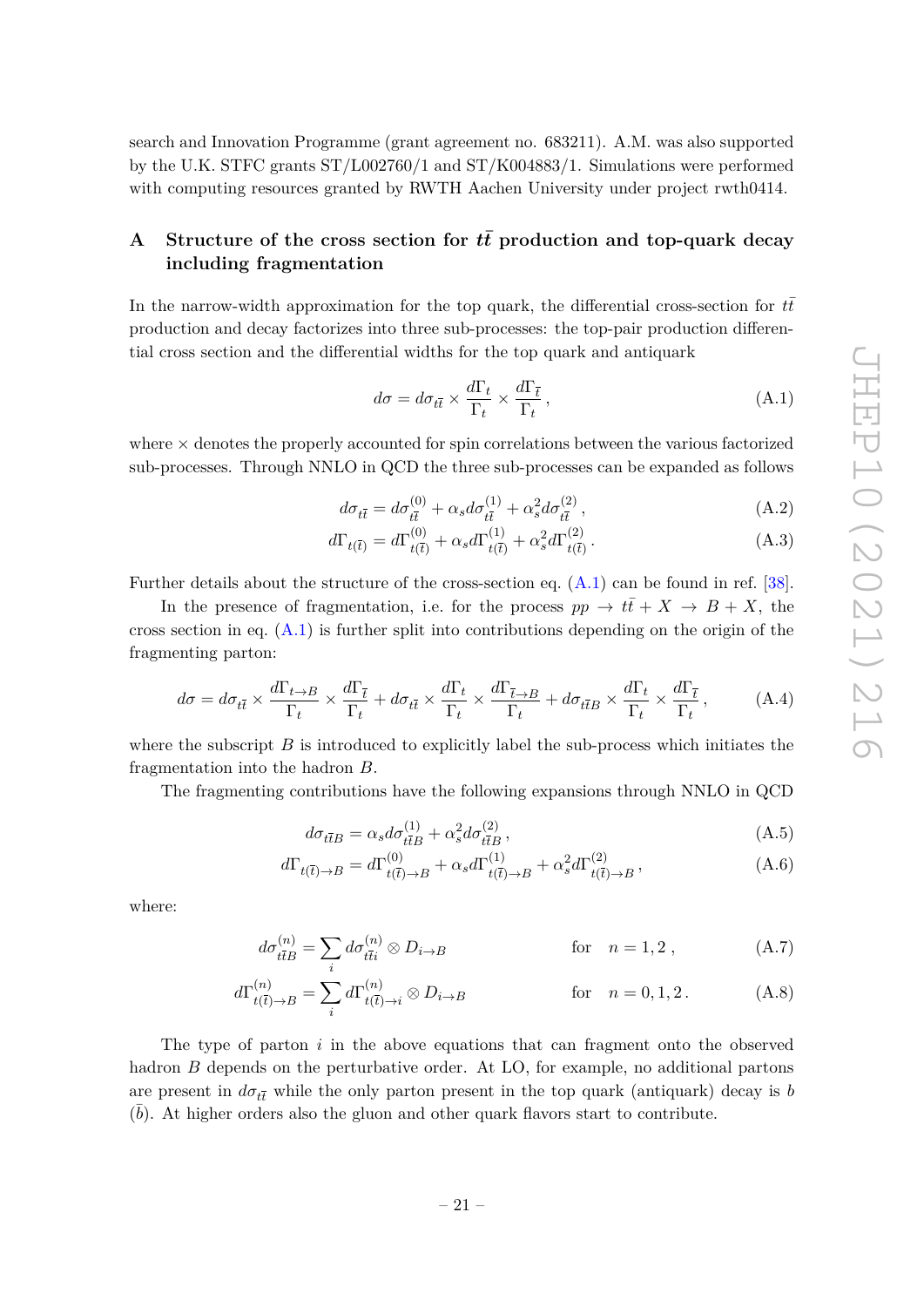#### <span id="page-22-0"></span>**B Collinear counterterms for processes involving fragmentation**

Here we present the explicit expressions for the collinear counterterms required for the calculation through NNLO QCD of any hadron collider process with fragmentation. The results below follow the conventions of ref. [\[20\]](#page-26-12) and generalize the corresponding expressions given in that reference to processes involving fragmentation.

The NLO collinear renormalisation contribution reads

$$
\hat{\sigma}_{ab \to f_1...f_m[...]}^{C} (p_1, p_2, k_1, ..., k_m) =
$$
\n
$$
= \frac{\alpha_s}{2\pi} \frac{1}{\epsilon} \sum_{c} \int_0^1 dz \left[ \left( \frac{\mu_R^2}{\mu_F^2} \right)^{\epsilon} P_{ca}^{(0)}(z) \hat{\sigma}_{cb \to f_1...f_m[...]}^{B}(z p_1, p_2, k_1, ..., k_m) + \left( \frac{\mu_R^2}{\mu_F^2} \right)^{\epsilon} P_{cb}^{(0)}(z) \hat{\sigma}_{ac \to f_1...f_m[...]}^{B}(p_1, z p_2, k_1, ..., k_m) + \frac{1}{z} \sum_{i} \left( \frac{\mu_R^2}{\mu_F^2} \right)^{\epsilon} P_{f_ic}^{(0)}(z) \hat{\sigma}_{ab \to f_1...c...f_m[...]}^{B}(p_1, p_2, k_1, ..., k_i/z, ..., k_m) \right], \quad (B.1)
$$

where  $[...]$  represents non-fragmenting final state particles,  $\mu_F$  is the PDF factorisation scale,  $\mu_{Fr}$  is the fragmentation function factorisation scale and the relation  $P_{ab}^{(0)\text{T}} = P_{ba}^{(0)\text{S}} \equiv$  $P_{ba}^{(0)}$  has been used. The superscripts S and T in the splitting functions stand for space-like and time-like, respectively.

The NNLO contributions read

$$
\hat{\sigma}_{ab \to f_1 \dots f_m[\dots]}^{C1} = \frac{\alpha_s}{2\pi} \frac{1}{\epsilon} \sum_c \int_0^1 dz \left[ \left( \frac{\mu_R^2}{\mu_F^2} \right)^\epsilon P_{ca}^{(0)}(z) \hat{\sigma}_{cb \to f_1 \dots f_m[\dots]}^{R}(z p_1, \dots) \right]
$$
\n
$$
\left( \mu_R^2 \right)^{\epsilon} P_{ca}^{(0)}(z) \hat{\sigma}_{cb \to f_1 \dots f_m[\dots]}^{R}(z p_1, \dots) \tag{B.2}
$$

$$
+\left(\frac{\mu_R}{\mu_F^2}\right) P_{cb}^{(0)}(z)\hat{\sigma}_{ac \to f_1...f_m[...]}^{\text{R}}(p_1, z p_2,...)
$$
  
+
$$
\frac{1}{z} \sum_{i} \left(\frac{\mu_R^2}{\mu_{Fr}^2}\right)^{\epsilon} P_{fic}^{(0)}(z)\hat{\sigma}_{ab \to f_1...c...f_m[...]}^{\text{R}}(...,k_i/z,...)\right],
$$

$$
\hat{\sigma}_{ab \to f_1...f_m[...]}^{C2} = \frac{\alpha_s}{2\pi} \frac{1}{\epsilon} \sum_{c} \int_0^1 dz \left[ \left( \frac{\mu_R^2}{\mu_F^2} \right)^{\epsilon} P_{ca}^{(0)}(z) \hat{\sigma}_{cb \to f_1...f_m[...]}^{V}(z p_1,...) + \left( \frac{\mu_R^2}{\mu_F^2} \right)^{\epsilon} P_{cb}^{(0)}(z) \hat{\sigma}_{ac \to f_1...f_m[...]}^{V}(p_1, z p_2,...) + \frac{1}{z} \sum_{i} \left( \frac{\mu_R^2}{\mu_{Fr}^2} \right)^{\epsilon} P_{fic}^{(0)}(z) \hat{\sigma}_{ab \to f_1...c...f_m[...]}^{V}(...,k_i/z,...) \right] + \left( \frac{\alpha_s}{2\pi} \right)^2 \frac{1}{2\epsilon} \sum_{c} \int_0^1 dz \left[ \left( \frac{\mu_R^2}{\mu_F^2} \right)^{2\epsilon} P_{ca}^{(1)S}(z) \hat{\sigma}_{cb \to f_1...f_m[...]}^{B}(z p_1,...) + \left( \frac{\mu_R^2}{\mu_F^2} \right)^{2\epsilon} P_{cb}^{(1)S}(z) \hat{\sigma}_{ac \to f_1...f_m[...]}^{B}(p_1, z p_2,...) + \frac{1}{z} \sum_{i} \left( \frac{\mu_R^2}{\mu_{Fr}^2} \right)^{2\epsilon} P_{cf_i}^{(1)T}(z) \hat{\sigma}_{ab \to f_1...c...f_m[...]}^{B}(...,k_i/z,...) \right]
$$
\n
$$
(B.3)
$$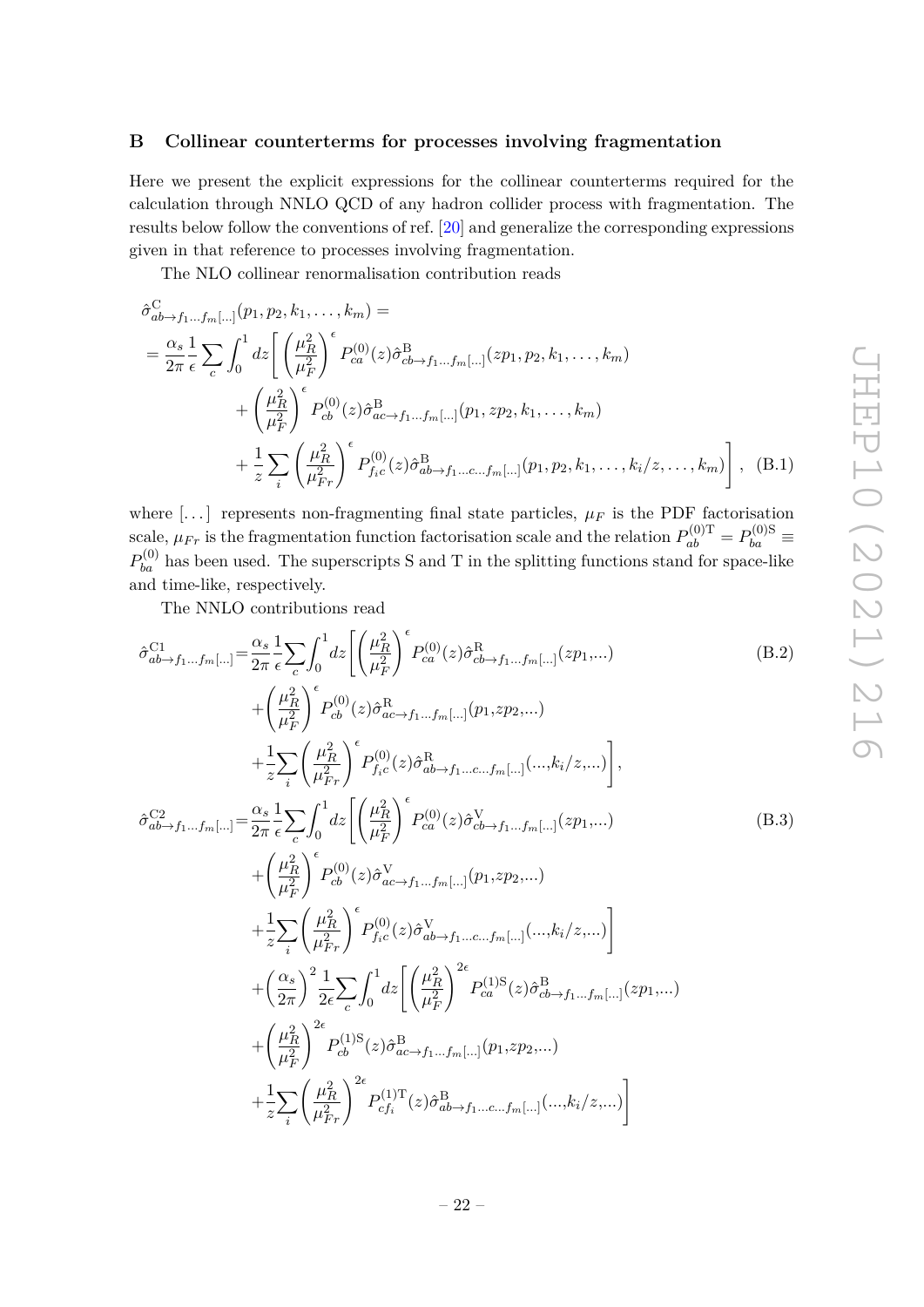$$
+ \left(\frac{\alpha_{s}}{2\pi}\right)^{2} \frac{\beta_{0}}{4\epsilon^{2}} \sum_{c} \int_{0}^{1} dz \left[ \left\{\left(\frac{\mu_{R}^{2}}{\mu_{F}^{2}}\right)^{2\epsilon} - 2\left(\frac{\mu_{R}^{2}}{\mu_{F}^{2}}\right)^{\epsilon}\right\} P_{ca}^{(0)}(z) \hat{\sigma}_{cb \to f_{1}...f_{m}[...]}^{B}(z p_{1},...)\right. \\ \left. + \left\{\left(\frac{\mu_{R}^{2}}{\mu_{F}^{2}}\right)^{2\epsilon} - 2\left(\frac{\mu_{R}^{2}}{\mu_{F}^{2}}\right)^{\epsilon}\right\} P_{cb}^{(0)}(z) \hat{\sigma}_{ac \to f_{1}...f_{m}[...]}^{B}(p_{1},z p_{2},...)\right. \\ \left. + \frac{1}{z} \sum_{i} \left\{\left(\frac{\mu_{R}^{2}}{\mu_{F}^{2}}\right)^{2\epsilon} - 2\left(\frac{\mu_{R}^{2}}{\mu_{F}^{2}}\right)^{\epsilon}\right\} P_{fc}^{(0)}(z) \hat{\sigma}_{ab \to f_{1}...c...f_{m}[...]}^{B}(-\mu_{m}^{B}(z,z...))\right] \\ + \left(\frac{\alpha_{s}}{2\pi}\right)^{2} \frac{1}{2\epsilon^{2}} \sum_{cd} \int_{0}^{1} dz \left[\left(\frac{\mu_{R}^{2}}{\mu_{F}^{2}}\right)^{2\epsilon} \left(P_{cd}^{(0)} \otimes P_{da}^{(0)}\right)(z) \hat{\sigma}_{cb \to f_{1}...f_{m}[...]}^{B}(-\mu_{m}^{B}(z p_{1},...))\right. \\ \left. + \left(\frac{\mu_{R}^{2}}{\mu_{F}^{2}}\right)^{2\epsilon} \left(P_{cd}^{(0)} \otimes P_{db}^{(0)}\right)(z) \hat{\sigma}_{ac \to f_{1}...f_{m}[...]}^{B}(p_{1},z p_{2},...)\right. \\ \left. + \frac{1}{z} \sum_{i} \left(\frac{\mu_{R}^{2}}{\mu_{F}^{2}}\right)^{2\epsilon} \left(P_{fd}^{(0)} \otimes P_{dc}^{(0)}\right)(z) \hat{\sigma}_{ab \to f_{1}...c...f_{m}[...]}^{B}(-\mu_{m}^{B}(z,z...))\right. \\ \left. + \left(\frac
$$

where, for compactness, arguments without factors of  $z$  or  $\overline{z}$  have been omitted.

## <span id="page-23-0"></span>**C Checks on our computational setup**

In the following we detail two checks of our NNLO calculational setup defined in section [3.](#page-4-0)

# <span id="page-23-1"></span>**C.1** *b***-fragmentation in**  $e^+e^-$  collisions

As an important check of our numerical setup we calculate the coefficient functions in  $e^+e^-$ at NNLO QCD. In figure [12](#page-24-1) we show a typical  $e^+e^-$  observable, the normalized *B*-hadron energy, computed at LO, NLO and NNLO QCD. It is compared at NNLO to a calculation of the same observable using the exact analytic form of the  $e^+e^-$  coefficient functions [\[55–](#page-28-9)[58\]](#page-28-10). We check separately the quark and gluon coefficient functions by comparing the *B*-hadron energy including only the *b* and  $\bar{b}$  contributions (left) or only the gluon one (right). The  $b + b$  and *g* contributions are separated according to eq. [\(2.1\)](#page-3-2).

The numerical setup is as follows. In all cases we use the FFKM fragmentation functions set at NNLO introduced in section [4.](#page-9-0) The calculations are performed for a fixed central scale choice  $\mu_R = \mu_{Fr} = m_Z$ . The NNLO comparison between the two setups has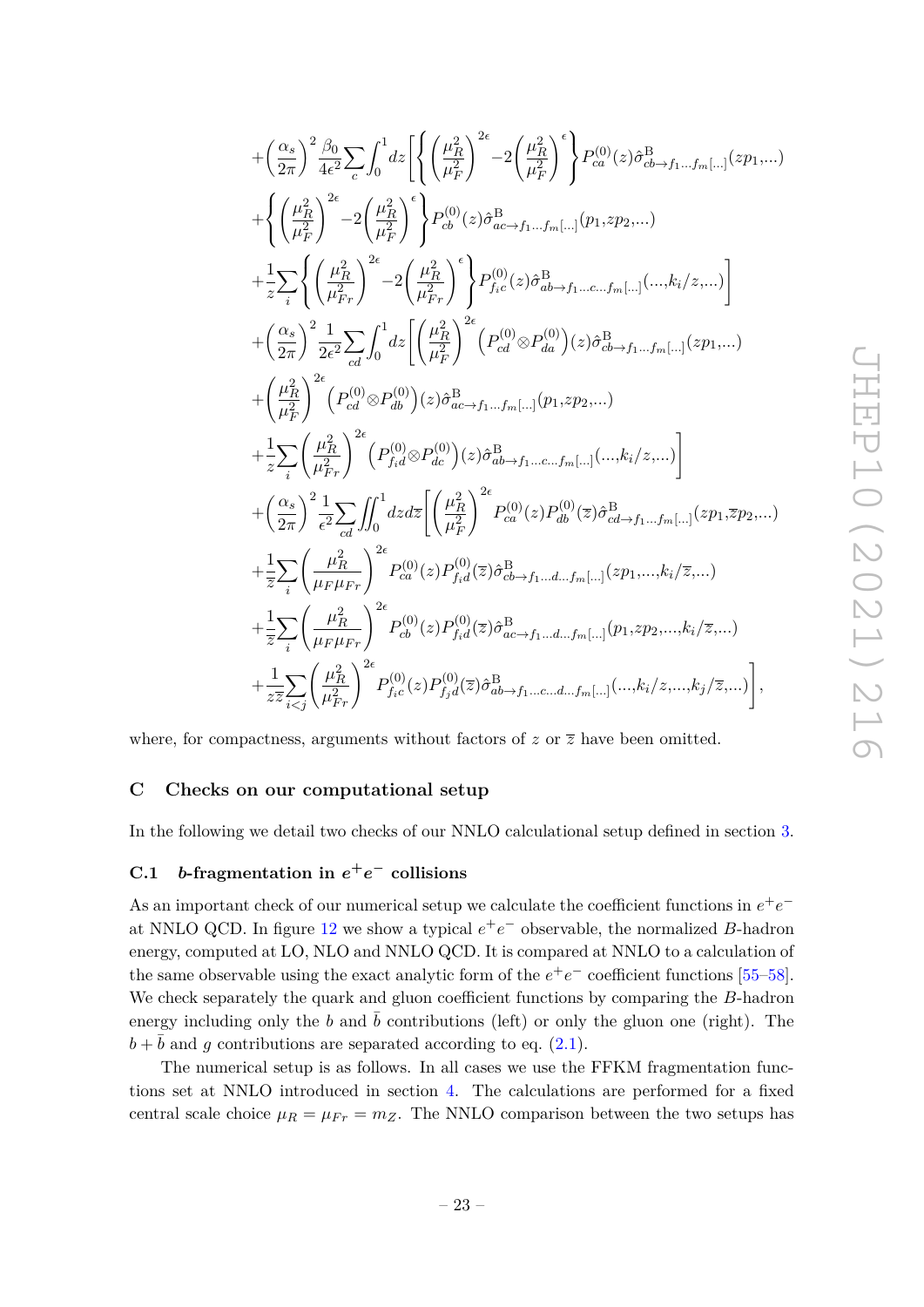

<span id="page-24-1"></span>**Figure 12.** Comparison of predictions for the *B*-hadron energy spectrum in  $e^+e^-$  collisions based on our numerical calculation and on the exact analytic  $e^+e^-$  coefficient functions. A single partonic channel is shown at a time:  $b + \overline{b}$  (left) and gluon (right).

been performed only for this central scale choice. The value of the strong coupling constant is taken from the LHAPDF interface as supplied with the NNPDF3.1 pdf set. The numerical values of all other parameters entering the calculation are given in eq. [\(5.4\)](#page-13-3).

As is evident from figure [12](#page-24-1) there is an excellent agreement between the two calculations, within the MC error of the numeric calculation, and in the full kinematic range considered. This agreement represent a very strong check on the correctness of our numerical setup for both the quark and gluon coefficient functions.

#### <span id="page-24-0"></span>**C.2 Sum rules in top decay**

It is well known [\[59\]](#page-28-11) that heavy flavor production in  $e^+e^-$  collisions satisfies the following sum rule:

<span id="page-24-2"></span>
$$
\sigma = \frac{1}{2} \sum_{h} \int_{0}^{1} dx \, x \, \frac{d\sigma_h}{dx},\tag{C.1}
$$

where *h* denotes a specific hadron that can be produced in the fragmentation of the heavy flavor and  $x = 2E(h)/E_{\text{had}}$ , with  $E_{\text{had}} = Q$  being the energy available for hadronic radiation. The fragmentation functions which are implicit in the above equation satisfy the following momentum conservation condition

<span id="page-24-3"></span>
$$
\sum_{h} \int_{0}^{1} dz \, z \, D_{i \to h}(z) = 1. \tag{C.2}
$$

As an additional check of our computational setup we verify that a sum rule analogous to eq. [\(C.1\)](#page-24-2) is satisfied in the case of *b*-production in top quark decay. To this end we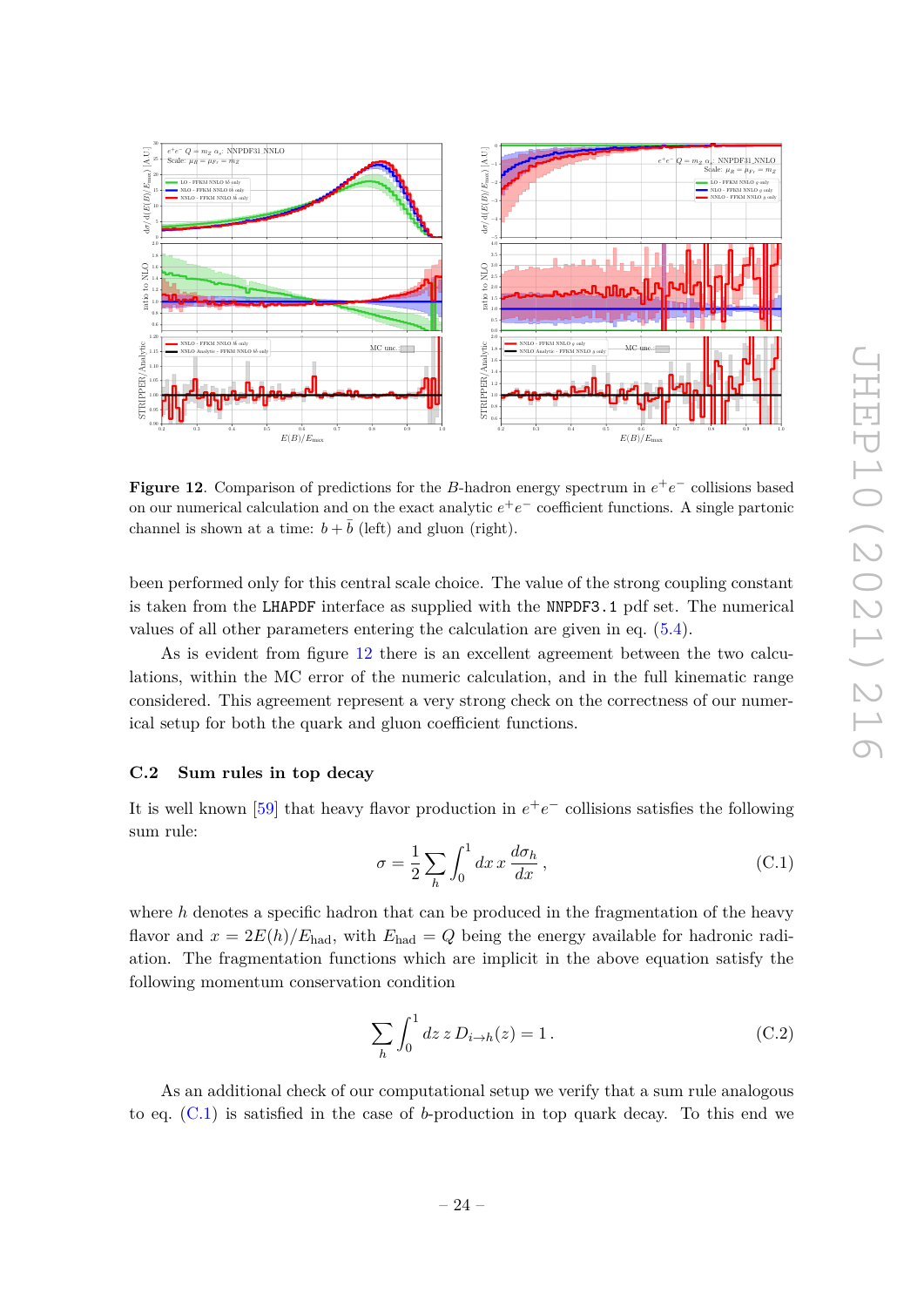construct a set of fake fragmentation functions that fulfill eq. [\(C.2\)](#page-24-3):

$$
D_b(z) = 60z^2(1-z)^2,
$$
  
\n
$$
D_{\bar{b}}(z) = 105z(1-z)^4,
$$
  
\n
$$
D_g(z) = 30z(1-z)^2,
$$
  
\n
$$
D_q(z) = 168z^4(1-z)^2,
$$
  
\n
$$
D_{\bar{q}}(z) = 504z^4(1-z)^3.
$$
\n(C.3)

For the purpose of checking the calculation of the coefficient functions it is sufficient to consider the case of a single hadron species. The equivalent of eq.  $(C.1)$  for the case of top quark decay reads

<span id="page-25-7"></span>
$$
\Gamma = \int_0^1 dx \, x \, \frac{d\Gamma}{dx} \,,\tag{C.4}
$$

with  $x = E(B)/E_{\text{had}}$ , where  $E_{\text{had}} = m_t - E_W$  is the energy available for hadronic radiation in top quark decay. The maximum value of  $E(B)$  is given in eq. [\(5.1\)](#page-11-1).

By comparing the r.h.s. of eq.  $(C.4)$  with an independent direct calculation of the top quark width we have verified that the pure NNLO correction of order  $\mathcal{O}(\alpha_s^2)$  satisfies eq.  $(C.4)$  with numerical precision of about  $3\%$ .

**Open Access.** This article is distributed under the terms of the Creative Commons Attribution License [\(CC-BY 4.0\)](https://creativecommons.org/licenses/by/4.0/), which permits any use, distribution and reproduction in any medium, provided the original author(s) and source are credited.

#### **References**

- <span id="page-25-0"></span>[1] S. Catani, S. Devoto, M. Grazzini, S. Kallweit and J. Mazzitelli, *Bottom-quark production at hadron colliders: fully differential predictions in NNLO QCD*, *JHEP* **03** [\(2021\) 029](https://doi.org/10.1007/JHEP03(2021)029) [[arXiv:2010.11906](https://arxiv.org/abs/2010.11906)] [IN[SPIRE](https://inspirehep.net/search?p=find+EPRINT%2BarXiv%3A2010.11906)].
- <span id="page-25-1"></span>[2] M. Czakon, D. Heymes and A. Mitov, *High-precision differential predictions for top-quark pairs at the LHC, [Phys. Rev. Lett.](https://doi.org/10.1103/PhysRevLett.116.082003)* **116** (2016) 082003 [[arXiv:1511.00549](https://arxiv.org/abs/1511.00549)] [IN[SPIRE](https://inspirehep.net/search?p=find+EPRINT%2BarXiv%3A1511.00549)].
- <span id="page-25-2"></span>[3] M. Czakon, D. Heymes and A. Mitov, *Dynamical scales for multi-TeV top-pair production at the LHC*, *JHEP* **04** [\(2017\) 071](https://doi.org/10.1007/JHEP04(2017)071) [[arXiv:1606.03350](https://arxiv.org/abs/1606.03350)] [IN[SPIRE](https://inspirehep.net/search?p=find+EPRINT%2BarXiv%3A1606.03350)].
- <span id="page-25-3"></span>[4] B. Mele and P. Nason, *The fragmentation function for heavy quarks in QCD*, *[Nucl. Phys. B](https://doi.org/10.1016/0550-3213(91)90597-Q)* **361** [\(1991\) 626](https://doi.org/10.1016/0550-3213(91)90597-Q) [*Erratum ibid.* **921** (2017) 841] [IN[SPIRE](https://inspirehep.net/search?p=find+J%20%22Nucl.Phys.%2CB361%2C626%22)].
- <span id="page-25-4"></span>[5] M. Cacciari, M. Greco and P. Nason, *The p<sup>T</sup> spectrum in heavy flavor hadroproduction*, *JHEP* **05** [\(1998\) 007](https://doi.org/10.1088/1126-6708/1998/05/007) [[hep-ph/9803400](https://arxiv.org/abs/hep-ph/9803400)] [IN[SPIRE](https://inspirehep.net/search?p=find+EPRINT%2Bhep-ph%2F9803400)].
- <span id="page-25-5"></span>[6] M. Cacciari, S. Frixione, N. Houdeau, M.L. Mangano, P. Nason and G. Ridolfi, *Theoretical predictions for charm and bottom production at the LHC*, *JHEP* **10** [\(2012\) 137](https://doi.org/10.1007/JHEP10(2012)137) [[arXiv:1205.6344](https://arxiv.org/abs/1205.6344)] [IN[SPIRE](https://inspirehep.net/search?p=find+EPRINT%2BarXiv%3A1205.6344)].
- <span id="page-25-6"></span>[7] M. Cacciari, M.L. Mangano and P. Nason, *Gluon PDF constraints from the ratio of forward heavy-quark production at the LHC at*  $\sqrt{s} = 7$  *and* 13 *TeV*, *[Eur. Phys. J. C](https://doi.org/10.1140/epjc/s10052-015-3814-x)* **75** (2015) 610 [[arXiv:1507.06197](https://arxiv.org/abs/1507.06197)] [IN[SPIRE](https://inspirehep.net/search?p=find+EPRINT%2BarXiv%3A1507.06197)].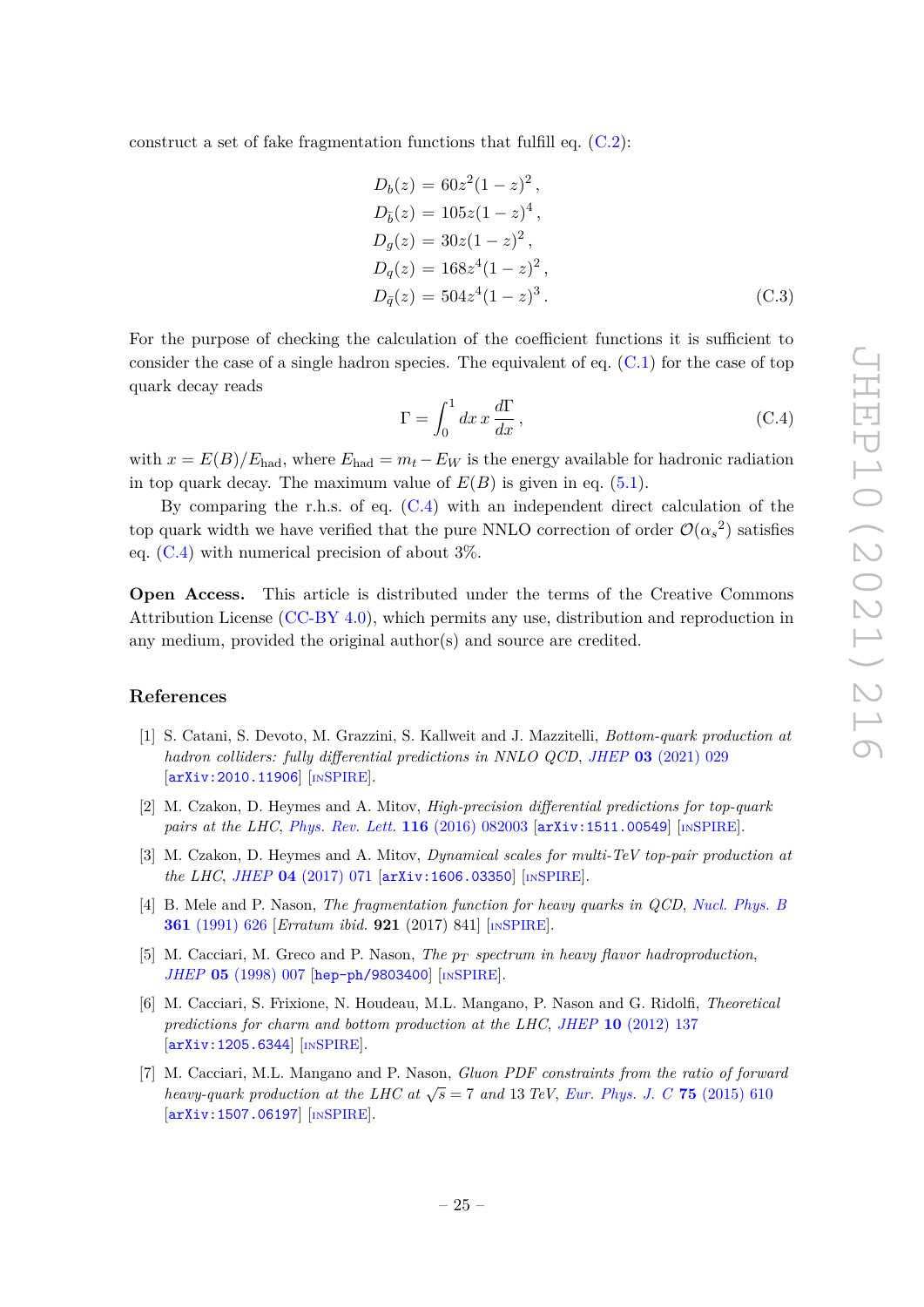- <span id="page-26-0"></span>[8] ATLAS collaboration, *Measurement of the top quark mass in the*  $t\bar{t} \rightarrow lepton + jets$  and  $\tau$ *tt* $\bar{t}$  → *dilepton channels using*  $\sqrt{s}$  = 7 *TeV ATLAS data, [Eur. Phys. J. C](https://doi.org/10.1140/epjc/s10052-015-3544-0)* **75** (2015) 330 [[arXiv:1503.05427](https://arxiv.org/abs/1503.05427)] [IN[SPIRE](https://inspirehep.net/search?p=find+EPRINT%2BarXiv%3A1503.05427)].
- <span id="page-26-1"></span>[9] CMS collaboration, *Measurement of the mass of the top quark in decays with a*  $J/\psi$  *meson in pp collisions at* 8 *TeV*, *JHEP* **12** [\(2016\) 123](https://doi.org/10.1007/JHEP12(2016)123) [[arXiv:1608.03560](https://arxiv.org/abs/1608.03560)] [IN[SPIRE](https://inspirehep.net/search?p=find+EPRINT%2BarXiv%3A1608.03560)].
- <span id="page-26-2"></span>[10] S.M. Berman, J.D. Bjorken and J.B. Kogut, *Inclusive processes at high transverse momentum*, *[Phys. Rev. D](https://doi.org/10.1103/PhysRevD.4.3388)* **4** (1971) 3388 [IN[SPIRE](https://inspirehep.net/search?p=find+J%20%22Phys.Rev.%2CD4%2C3388%22)].
- <span id="page-26-3"></span>[11] R.K. Ellis, W.J. Stirling and B.R. Webber, *QCD and collider physics*, *[Camb. Monogr. Part.](https://doi.org/10.1017/cbo9780511628788) [Phys. Nucl. Phys. Cosmol.](https://doi.org/10.1017/cbo9780511628788)* **8** (1996) 1 [IN[SPIRE](https://inspirehep.net/search?p=find+J%20%22Camb.Monogr.Part.Phys.Nucl.Phys.Cosmol.%2C8%2C1%22)].
- <span id="page-26-4"></span>[12] G. Altarelli and G. Parisi, *Asymptotic freedom in parton language*, *[Nucl. Phys. B](https://doi.org/10.1016/0550-3213(77)90384-4)* **126** (1977) [298](https://doi.org/10.1016/0550-3213(77)90384-4) [IN[SPIRE](https://inspirehep.net/search?p=find+J%20%22Nucl.Phys.%2CB126%2C298%22)].
- [13] Y.L. Dokshitzer, *Calculation of the structure functions for deep inelastic scattering and*  $e^+e^$ *annihilation by perturbation theory in quantum chromodynamics*, *Sov. Phys. JETP* **46** (1977) 641 [*Zh. Eksp. Teor. Fiz.* **73** (1977) 1216] [IN[SPIRE](https://inspirehep.net/search?p=find+J%20%22Sov.Phys.JETP%2C46%2C641%22)].
- <span id="page-26-5"></span>[14] V.N. Gribov and L.N. Lipatov, *Deep inelastic ep scattering in perturbation theory*, *Sov. J. Nucl. Phys.* **15** (1972) 438 [*Yad. Fiz.* **15** (1972) 781] [IN[SPIRE](https://inspirehep.net/search?p=find+J%20%22Sov.J.Nucl.Phys.%2C15%2C438%22)].
- <span id="page-26-6"></span>[15] A. Mitov, S. Moch and A. Vogt, *Next-to-next-to-leading order evolution of non-singlet fragmentation functions*, *[Phys. Lett. B](https://doi.org/10.1016/j.physletb.2006.05.005)* **638** (2006) 61 [[hep-ph/0604053](https://arxiv.org/abs/hep-ph/0604053)] [IN[SPIRE](https://inspirehep.net/search?p=find+EPRINT%2Bhep-ph%2F0604053)].
- [16] S. Moch and A. Vogt, *On third-order timelike splitting functions and top-mediated Higgs decay into hadrons*, *[Phys. Lett. B](https://doi.org/10.1016/j.physletb.2007.10.069)* **659** (2008) 290 [[arXiv:0709.3899](https://arxiv.org/abs/0709.3899)] [IN[SPIRE](https://inspirehep.net/search?p=find+EPRINT%2BarXiv%3A0709.3899)].
- <span id="page-26-7"></span>[17] A.A. Almasy, S. Moch and A. Vogt, *On the next-to-next-to-leading order evolution of flavour-singlet fragmentation functions*, *[Nucl. Phys. B](https://doi.org/10.1016/j.nuclphysb.2011.08.028)* **854** (2012) 133 [[arXiv:1107.2263](https://arxiv.org/abs/1107.2263)] [IN[SPIRE](https://inspirehep.net/search?p=find+EPRINT%2BarXiv%3A1107.2263)].
- <span id="page-26-8"></span>[18] M. Czakon, *A novel subtraction scheme for double-real radiation at NNLO*, *[Phys. Lett. B](https://doi.org/10.1016/j.physletb.2010.08.036)* **693** [\(2010\) 259](https://doi.org/10.1016/j.physletb.2010.08.036) [[arXiv:1005.0274](https://arxiv.org/abs/1005.0274)] [IN[SPIRE](https://inspirehep.net/search?p=find+EPRINT%2BarXiv%3A1005.0274)].
- [19] M. Czakon, *Double-real radiation in hadronic top quark pair production as a proof of a certain concept*, *[Nucl. Phys. B](https://doi.org/10.1016/j.nuclphysb.2011.03.020)* **849** (2011) 250 [[arXiv:1101.0642](https://arxiv.org/abs/1101.0642)] [IN[SPIRE](https://inspirehep.net/search?p=find+EPRINT%2BarXiv%3A1101.0642)].
- <span id="page-26-12"></span>[20] M. Czakon and D. Heymes, *Four-dimensional formulation of the sector-improved residue subtraction scheme*, *[Nucl. Phys. B](https://doi.org/10.1016/j.nuclphysb.2014.11.006)* **890** (2014) 152 [[arXiv:1408.2500](https://arxiv.org/abs/1408.2500)] [IN[SPIRE](https://inspirehep.net/search?p=find+EPRINT%2BarXiv%3A1408.2500)].
- <span id="page-26-9"></span>[21] M. Czakon, A. van Hameren, A. Mitov and R. Poncelet, *Single-jet inclusive rates with exact color at*  $\mathcal{O}(\alpha_s^4)$ , *JHEP* **10** [\(2019\) 262](https://doi.org/10.1007/JHEP10(2019)262) [[arXiv:1907.12911](https://arxiv.org/abs/1907.12911)] [IN[SPIRE](https://inspirehep.net/search?p=find+EPRINT%2BarXiv%3A1907.12911)].
- <span id="page-26-10"></span>[22] S. Catani and M.H. Seymour, *A general algorithm for calculating jet cross-sections in NLO QCD*, *[Nucl. Phys. B](https://doi.org/10.1016/S0550-3213(96)00589-5)* **485** (1997) 291 [*Erratum ibid.* **510** (1998) 503] [[hep-ph/9605323](https://arxiv.org/abs/hep-ph/9605323)] [IN[SPIRE](https://inspirehep.net/search?p=find+EPRINT%2Bhep-ph%2F9605323)].
- <span id="page-26-11"></span>[23] J.C. Collins, D.E. Soper and G.F. Sterman, *Factorization of hard processes in QCD*, *[Adv.](https://doi.org/10.1142/9789814503266_0001) [Ser. Direct. High Energy Phys.](https://doi.org/10.1142/9789814503266_0001)* **5** (1989) 1 [[hep-ph/0409313](https://arxiv.org/abs/hep-ph/0409313)] [IN[SPIRE](https://inspirehep.net/search?p=find+EPRINT%2Bhep-ph%2F0409313)].
- <span id="page-26-13"></span>[24] G. Curci, W. Furmanski and R. Petronzio, *Evolution of parton densities beyond leading order: the nonsinglet case*, *[Nucl. Phys. B](https://doi.org/10.1016/0550-3213(80)90003-6)* **175** (1980) 27 [IN[SPIRE](https://inspirehep.net/search?p=find+J%20%22Nucl.Phys.%2CB175%2C27%22)].
- <span id="page-26-14"></span>[25] W. Furmanski and R. Petronzio, *Singlet parton densities beyond leading order*, *[Phys. Lett. B](https://doi.org/10.1016/0370-2693(80)90636-X)* **97** [\(1980\) 437](https://doi.org/10.1016/0370-2693(80)90636-X) [IN[SPIRE](https://inspirehep.net/search?p=find+J%20%22Phys.Lett.%2CB97%2C437%22)].
- <span id="page-26-15"></span>[26] K. Melnikov and A. Mitov, *Perturbative heavy quark fragmentation function through*  $\mathcal{O}(\alpha_s^2)$ , *Phys. Rev. D* **70** [\(2004\) 034027](https://doi.org/10.1103/PhysRevD.70.034027) [[hep-ph/0404143](https://arxiv.org/abs/hep-ph/0404143)] [IN[SPIRE](https://inspirehep.net/search?p=find+EPRINT%2Bhep-ph%2F0404143)].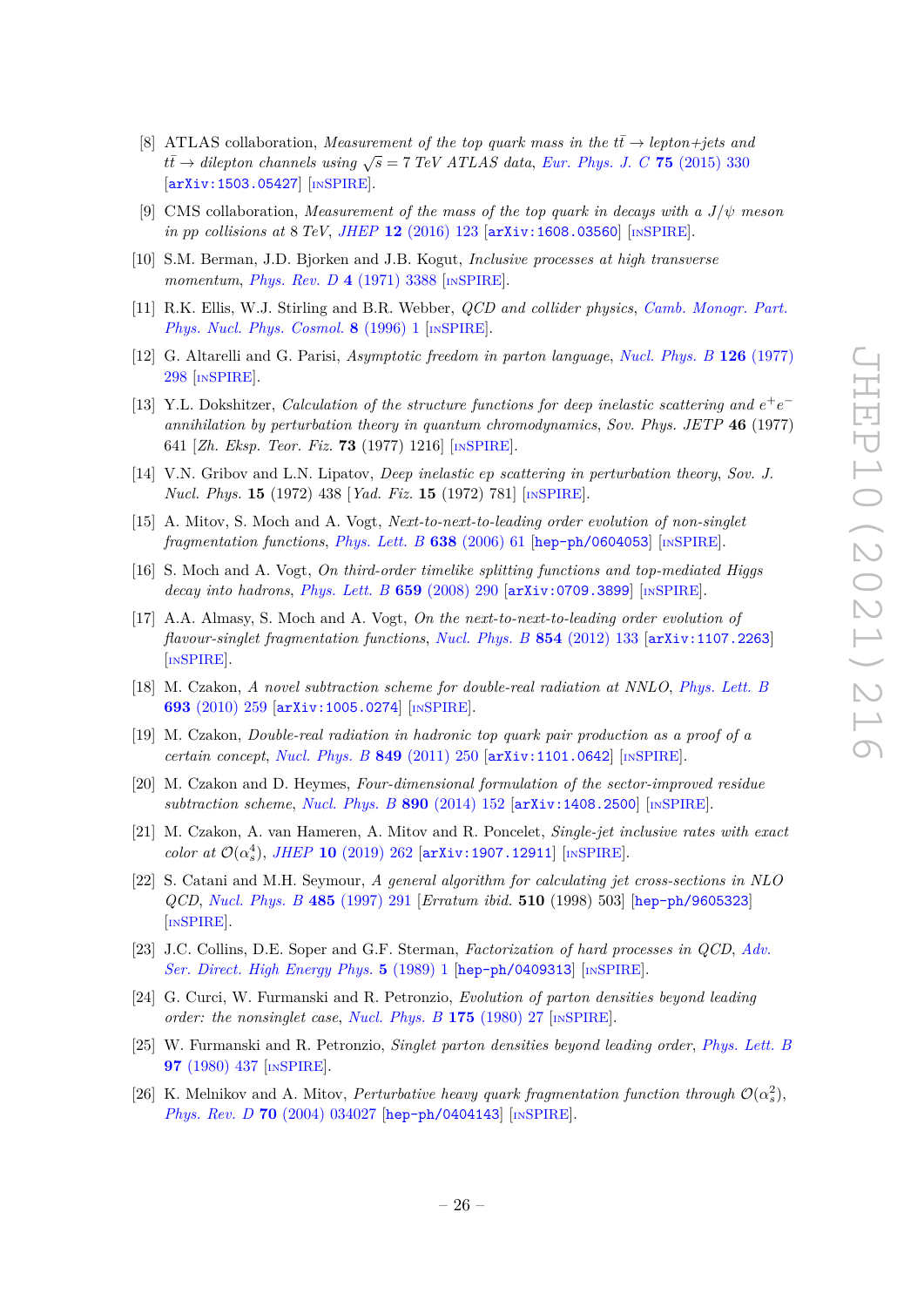- <span id="page-27-0"></span>[27] A. Mitov, *Perturbative heavy quark fragmentation function through*  $\mathcal{O}(\alpha_s^2)$ : gluon initiated *contribution*, *Phys. Rev. D* **71** [\(2005\) 054021](https://doi.org/10.1103/PhysRevD.71.054021) [[hep-ph/0410205](https://arxiv.org/abs/hep-ph/0410205)] [IN[SPIRE](https://inspirehep.net/search?p=find+EPRINT%2Bhep-ph%2F0410205)].
- <span id="page-27-1"></span>[28] E. Braaten, K.-M. Cheung, S. Fleming and T.C. Yuan, *Perturbative QCD fragmentation functions as a model for heavy quark fragmentation*, *[Phys. Rev. D](https://doi.org/10.1103/PhysRevD.51.4819)* **51** (1995) 4819 [[hep-ph/9409316](https://arxiv.org/abs/hep-ph/9409316)] [IN[SPIRE](https://inspirehep.net/search?p=find+EPRINT%2Bhep-ph%2F9409316)].
- <span id="page-27-2"></span>[29] U. Aglietti, G. Corcella and G. Ferrera, *Modelling non-perturbative corrections to bottom-quark fragmentation*, *[Nucl. Phys. B](https://doi.org/10.1016/j.nuclphysb.2007.04.014)* **775** (2007) 162 [[hep-ph/0610035](https://arxiv.org/abs/hep-ph/0610035)] [IN[SPIRE](https://inspirehep.net/search?p=find+EPRINT%2Bhep-ph%2F0610035)].
- <span id="page-27-3"></span>[30] M. Salajegheh, S.M. Moosavi Nejad, H. Khanpour, B.A. Kniehl and M. Soleymaninia, *B-hadron fragmentation functions at next-to-next-to-leading order from a global analysis of e* <sup>+</sup>*e* <sup>−</sup> *annihilation data*, *Phys. Rev. D* **99** [\(2019\) 114001](https://doi.org/10.1103/PhysRevD.99.114001) [[arXiv:1904.08718](https://arxiv.org/abs/1904.08718)] [IN[SPIRE](https://inspirehep.net/search?p=find+EPRINT%2BarXiv%3A1904.08718)].
- <span id="page-27-4"></span>[31] M. Fickinger, S. Fleming, C. Kim and E. Mereghetti, *Effective field theory approach to heavy quark fragmentation*, *JHEP* **11** [\(2016\) 095](https://doi.org/10.1007/JHEP11(2016)095) [[arXiv:1606.07737](https://arxiv.org/abs/1606.07737)] [IN[SPIRE](https://inspirehep.net/search?p=find+EPRINT%2BarXiv%3A1606.07737)].
- <span id="page-27-5"></span>[32] V. Bertone, S. Carrazza and J. Rojo, *APFEL: a PDF evolution library with QED corrections*, *[Comput. Phys. Commun.](https://doi.org/10.1016/j.cpc.2014.03.007)* **185** (2014) 1647 [[arXiv:1310.1394](https://arxiv.org/abs/1310.1394)] [IN[SPIRE](https://inspirehep.net/search?p=find+EPRINT%2BarXiv%3A1310.1394)].
- <span id="page-27-6"></span>[33] M. Cacciari, P. Nason and C. Oleari, *A study of heavy flavored meson fragmentation*  $functions \text{ in } e^+e^-$  annihilation, JHEP 04 [\(2006\) 006](https://doi.org/10.1088/1126-6708/2006/04/006) [[hep-ph/0510032](https://arxiv.org/abs/hep-ph/0510032)] [IN[SPIRE](https://inspirehep.net/search?p=find+EPRINT%2Bhep-ph%2F0510032)].
- <span id="page-27-7"></span>[34] V. Bertone, S. Carrazza and E.R. Nocera, *Reference results for time-like evolution up to*  $\mathcal{O}(\alpha_s^3)$ , *JHEP* 03 [\(2015\) 046](https://doi.org/10.1007/JHEP03(2015)046) [[arXiv:1501.00494](https://arxiv.org/abs/1501.00494)] [IN[SPIRE](https://inspirehep.net/search?p=find+EPRINT%2BarXiv%3A1501.00494)].
- <span id="page-27-8"></span>[35] G. Ridolfi, M. Ubiali and M. Zaro, *A fragmentation-based study of heavy quark production*, *JHEP* **01** [\(2020\) 196](https://doi.org/10.1007/JHEP01(2020)196) [[arXiv:1911.01975](https://arxiv.org/abs/1911.01975)] [IN[SPIRE](https://inspirehep.net/search?p=find+EPRINT%2BarXiv%3A1911.01975)].
- <span id="page-27-9"></span>[36] A. Buckley et al., *LHAPDF*6*: parton density access in the LHC precision era*, *[Eur. Phys. J.](https://doi.org/10.1140/epjc/s10052-015-3318-8) C* **75** [\(2015\) 132](https://doi.org/10.1140/epjc/s10052-015-3318-8) [[arXiv:1412.7420](https://arxiv.org/abs/1412.7420)] [IN[SPIRE](https://inspirehep.net/search?p=find+EPRINT%2BarXiv%3A1412.7420)].
- <span id="page-27-10"></span>[37] NNPDF collaboration, *Parton distributions from high-precision collider data*, *[Eur. Phys. J.](https://doi.org/10.1140/epjc/s10052-017-5199-5) C* **77** [\(2017\) 663](https://doi.org/10.1140/epjc/s10052-017-5199-5) [[arXiv:1706.00428](https://arxiv.org/abs/1706.00428)] [IN[SPIRE](https://inspirehep.net/search?p=find+EPRINT%2BarXiv%3A1706.00428)].
- <span id="page-27-11"></span>[38] M. Czakon, A. Mitov and R. Poncelet, *NNLO QCD corrections to leptonic observables in top-quark pair production and decay*, *JHEP* **05** [\(2021\) 212](https://doi.org/10.1007/JHEP05(2021)212) [[arXiv:2008.11133](https://arxiv.org/abs/2008.11133)] [IN[SPIRE](https://inspirehep.net/search?p=find+EPRINT%2BarXiv%3A2008.11133)].
- <span id="page-27-12"></span>[39] A. Kharchilava, *Top mass determination in leptonic final states with*  $J/\psi$ , *[Phys. Lett. B](https://doi.org/10.1016/S0370-2693(00)00120-9)* 476 [\(2000\) 73](https://doi.org/10.1016/S0370-2693(00)00120-9) [[hep-ph/9912320](https://arxiv.org/abs/hep-ph/9912320)] [IN[SPIRE](https://inspirehep.net/search?p=find+EPRINT%2Bhep-ph%2F9912320)].
- <span id="page-27-13"></span>[40] S. Biswas, K. Melnikov and M. Schulze, *Next-to-leading order QCD effects and the top quark mass measurements at the LHC*, *JHEP* **08** [\(2010\) 048](https://doi.org/10.1007/JHEP08(2010)048) [[arXiv:1006.0910](https://arxiv.org/abs/1006.0910)] [IN[SPIRE](https://inspirehep.net/search?p=find+EPRINT%2BarXiv%3A1006.0910)].
- <span id="page-27-14"></span>[41] G. Corcella and A.D. Mitov, *Bottom quark fragmentation in top quark decay*, *[Nucl. Phys. B](https://doi.org/10.1016/S0550-3213(01)00639-3)* **623** [\(2002\) 247](https://doi.org/10.1016/S0550-3213(01)00639-3) [[hep-ph/0110319](https://arxiv.org/abs/hep-ph/0110319)] [IN[SPIRE](https://inspirehep.net/search?p=find+EPRINT%2Bhep-ph%2F0110319)].
- [42] M. Cacciari, G. Corcella and A.D. Mitov, *Soft gluon resummation for bottom fragmentation in top quark decay*, *JHEP* **12** [\(2002\) 015](https://doi.org/10.1088/1126-6708/2002/12/015) [[hep-ph/0209204](https://arxiv.org/abs/hep-ph/0209204)] [IN[SPIRE](https://inspirehep.net/search?p=find+EPRINT%2Bhep-ph%2F0209204)].
- [43] G. Corcella and V. Drollinger, *Bottom-quark fragmentation: comparing results from tuned event generators and resummed calculations*, *[Nucl. Phys. B](https://doi.org/10.1016/j.nuclphysb.2005.09.030)* **730** (2005) 82 [[hep-ph/0508013](https://arxiv.org/abs/hep-ph/0508013)] [IN[SPIRE](https://inspirehep.net/search?p=find+EPRINT%2Bhep-ph%2F0508013)].
- [44] B.A. Kniehl, G. Kramer and S.M. Moosavi Nejad, *Bottom-flavored hadrons from top-quark decay at next-to-leading order in the general-mass variable-flavor-number scheme*, *[Nucl.](https://doi.org/10.1016/j.nuclphysb.2012.05.008) Phys. B* **862** [\(2012\) 720](https://doi.org/10.1016/j.nuclphysb.2012.05.008) [[arXiv:1205.2528](https://arxiv.org/abs/1205.2528)] [IN[SPIRE](https://inspirehep.net/search?p=find+EPRINT%2BarXiv%3A1205.2528)].